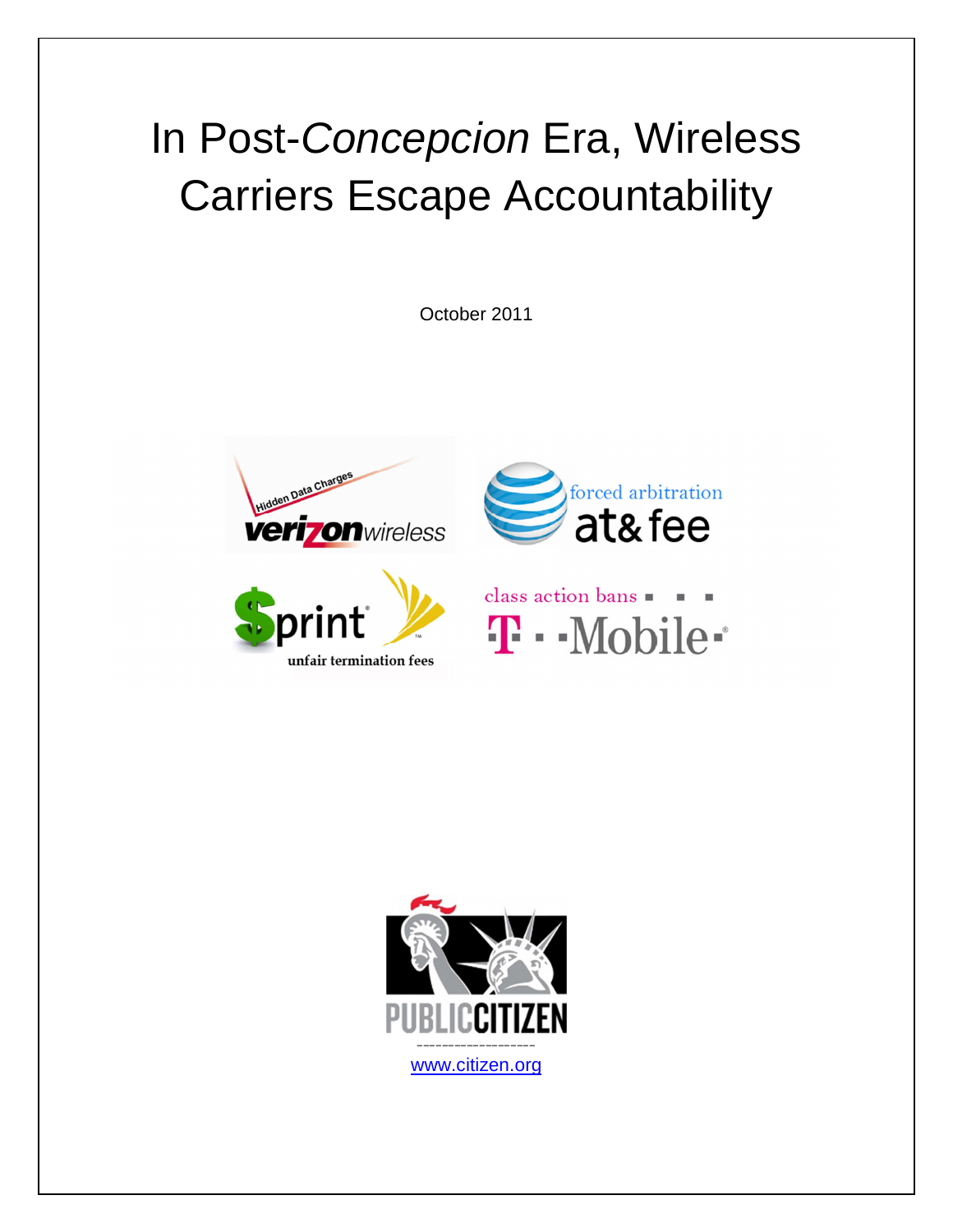#### **Acknowledgments**

This report was written by Christine Hines, consumer and civil justice counsel of Public Citizen's Congress Watch division.

#### **About Public Citizen**

Public Citizen is a national non-profit organization with more than 225,000 members and supporters. We represent consumer interests through lobbying, litigation, administrative advocacy, research, and public education on a broad range of issues including consumer rights in the marketplace, product safety, financial regulation, safe and affordable health care, campaign finance reform and government ethics, fair trade, climate change, and corporate and government accountability.



Public Citizen's Congress Watch 215 Pennsylvania Ave. S.E. Washington, D.C. 20003 P: 202-546-4996 F: 202-547-7392 http://www.citizen.org © 2011 Public Citizen. All rights reserved.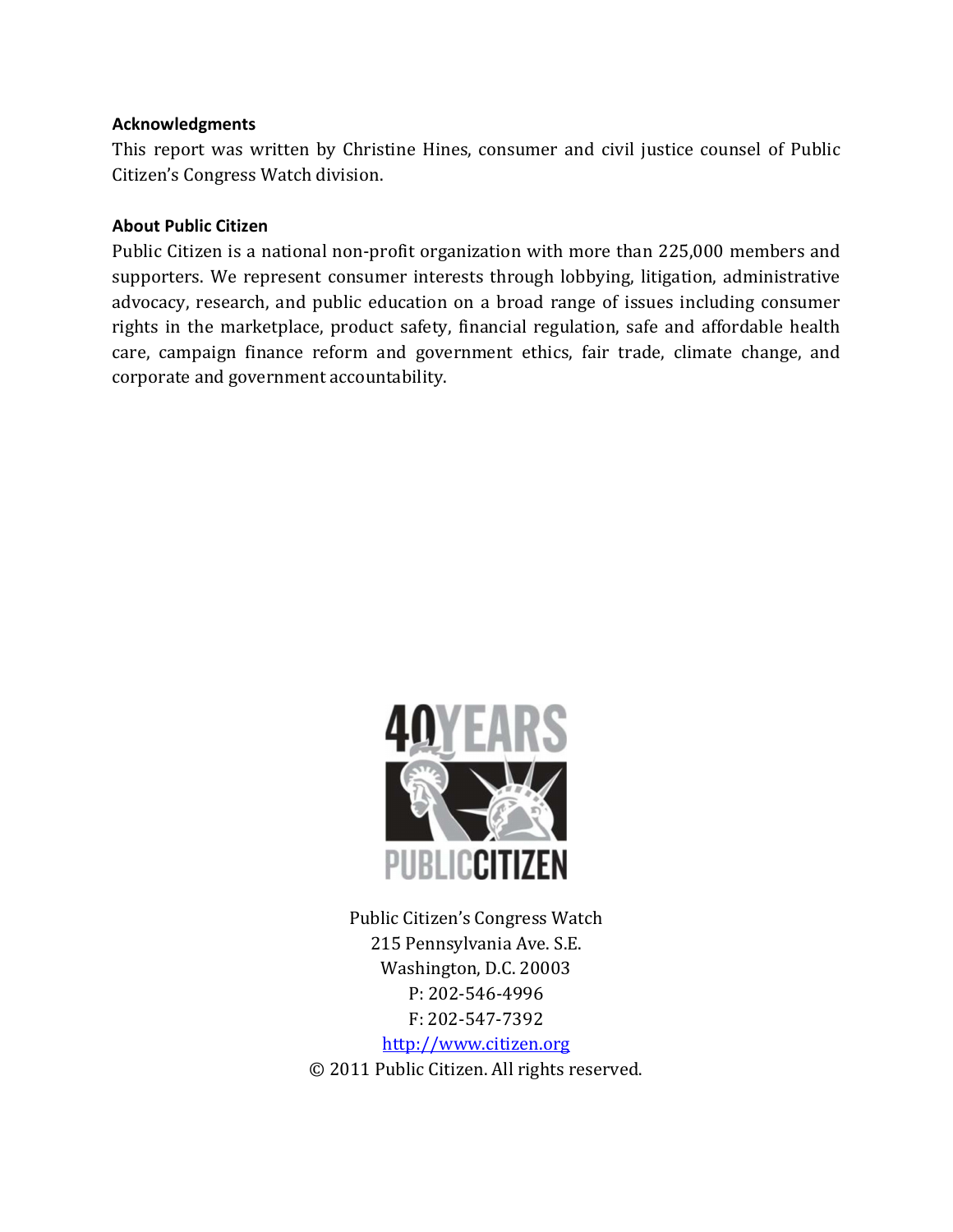# **Contents**

| 1. In Deregulated Market that Was Supposed to Increase Competition, Contract Terms |  |
|------------------------------------------------------------------------------------|--|
|                                                                                    |  |
|                                                                                    |  |
|                                                                                    |  |
| 5. With Reduced Competition, Less Choice for Consumers and Less Accountability for |  |
|                                                                                    |  |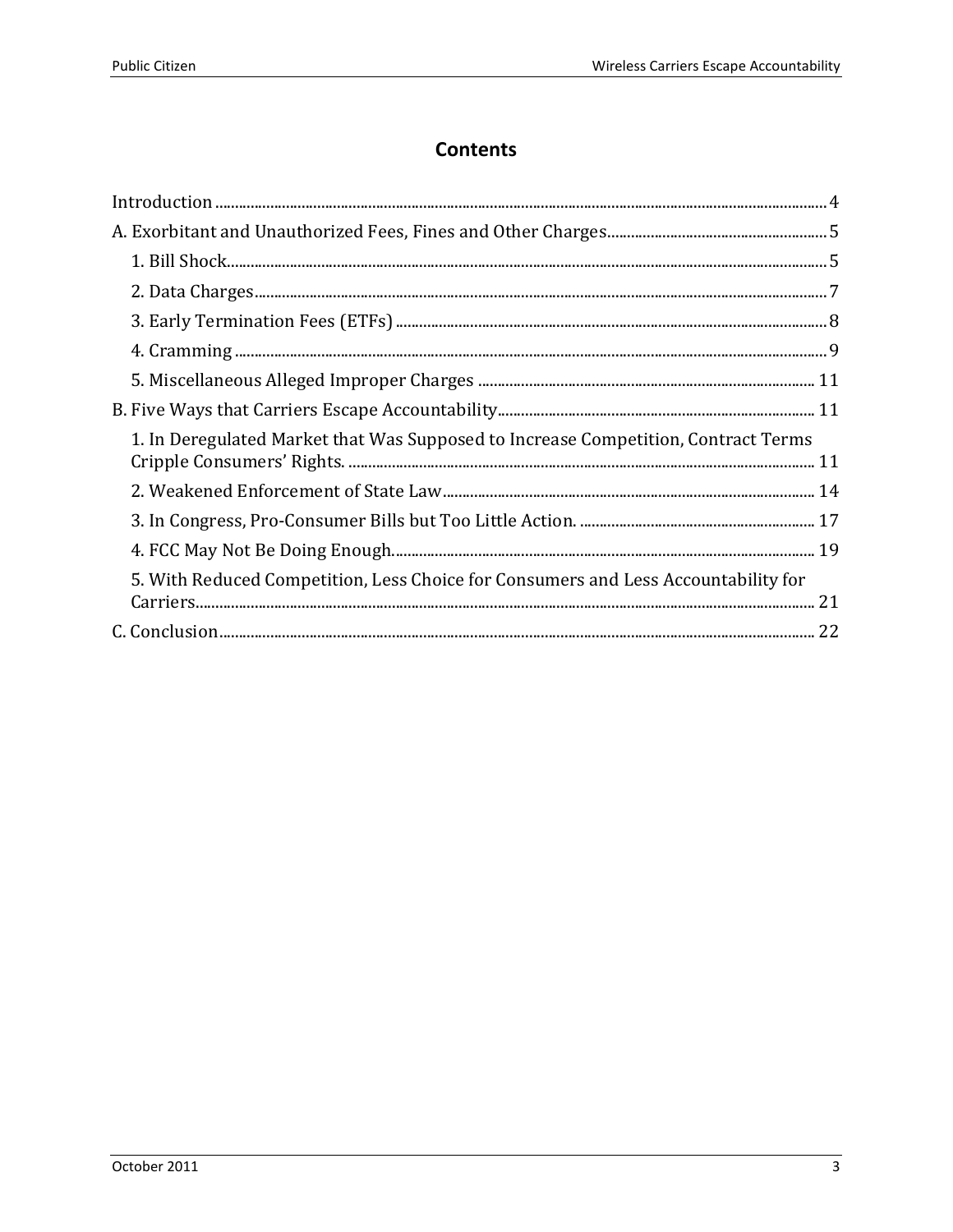## **Introduction**

**W** irreless services are an integral part of American daily life. According to an industry analysis, 83 percent of U.S. adults have a cell phone of some kind and 42 percent of analysis, 83 percent of U.S. adults have a cell phone of some kind and 42 percent of those individuals own a smart phone.1 The industry counted 302.9 million wireless connections in the United States and 270 million data-capable devices on the market as of December 2010.<sup>2</sup>

But while the industry has experienced growth and innovation, carriers also have engaged in unfair and deceptive practices that harm U.S. consumers, who pay much more for wireless services than their counterparts in other developed nations.<sup>3</sup> U.S. wireless users are constantly hit with fees as well as unexpected and unannounced data and line-item charges that pad the industry's pockets while emptying consumers' wallets. A New York Times technology columnist memorably described the industry as being "one step away from a big-city mugger."<sup>4</sup>

Many of the wireless industry's pickpocketing practices are not only unjust, but fly in the face of various state and federal consumer protection laws. According to the Better Business Bureau, the telecommunications industry, which includes wireless services, had the most complaints of any industry in 2009, but was also noted for having the most percentage of the complaints resolved.5 Individual states also report that the telecom industry is at the top or near the top of their annual consumer complaint lists. <sup>6</sup>

Problems with wireless companies' billing, contract terms and explanation of rates and coverage lead the list of consumer concerns about the industry.7 In 2009, the Government Accountability Office noted that most wireless users were satisfied with their service, but estimated that between 9 and 14 percent were dissatisfied, which represents millions of

<sup>6</sup> Oregon Department of Justice, *Top 10 Consumer Complaints 2010*, available at http://www.doj.state.or.us/finfraud/pdf/2010\_top\_ten.pdf, and Washington State. *Telecommunications complaints rise to top of consumer complaint list*, available at

http://www.utc.wa.gov/aboutUs/Lists/News/DispForm.aspx?ID=83.

 $\overline{a}$ <sup>1</sup> CTIA, The Wireless Association. *The Wireless Industry Overview,* last updated September 19, 2011, at http://files.ctia.org/pdf/091911-WirelessIndustryOverview.pdf.

<sup>2</sup> CTIA, The Wireless Association. *The Wireless Industry Overview,* last updated September 19, 2011, available at http://files.ctia.org/pdf/091911-WirelessIndustryOverview.pdf.

<sup>3</sup> http://www.consumersunion.org/pdf/wireless-testimony-509.pdf.

<sup>4</sup> David Pogue. *Is Verizon Wireless Making It Harder to Avoid Charges?*, June 17, 2010, available at

http://pogue.blogs.nytimes.com/2010/06/17/is-verizon-wireless-making-it-harder-to-avoid-charges/.

<sup>5</sup> Better Business Bureau. *Complaints to Better Business Bureau Up Nearly 10 Percent in 2009*, available at http://www.bbb.org/us/article/complaints-to-better-business-bureau-up-nearly-10-percent-in-2009- 18034.

<sup>7</sup> Government Accountability Office. *FCC Needs to Improve Oversight of Wireless Phone Service*, November 2009, at 9-10, available at http://www.gao.gov/new.items/d1034.pdf.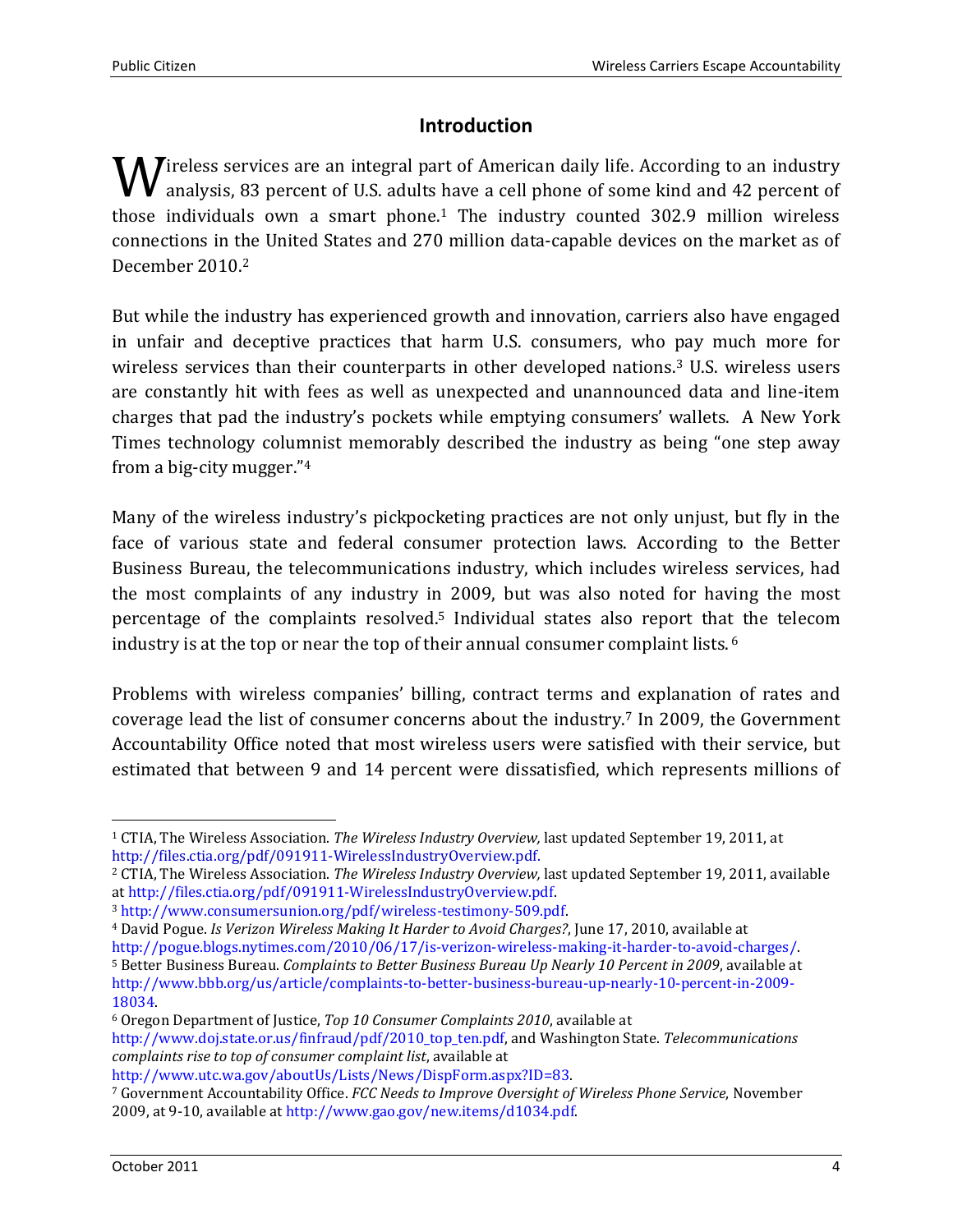#### consumers.<sup>8</sup>

While consumers are deeply frustrated about unfair telecommunications practices, it has become increasingly difficult for them to hold carriers accountable for their actions. Wireless carriers use one-sided contract terms to cripple consumers' rights, while state and federal officials generally have been slow to act. Compounding these difficulties is the April 2011 Supreme Court decision in *AT&T Mobility v. Concepcion,* which narrowed states' consumer protection authority, allowing corporations to use forced arbitration clauses in their contracts to ban consumer class actions. The decision effectively allows telecom companies to block virtually all lawsuits that consumers might bring against them.

This paper describes some of the industry's worst practices and examines five ways that carriers have successfully shielded themselves from taking full responsibility for their conduct, to the detriment of their customers.

### **A. Exorbitant and Unauthorized Fees, Fines and Other Charges**

#### **1. Bill Shock**

Bill shock is a common occurrence for consumers. The Federal Communications Commission defines bill shock as a "sudden and unexpected increase in a mobile wireless user's monthly bill that is not caused by a change in service plans."9Almost one-third of wireless users who contacted a provider's customer service department did so because of billing problems.10 Some problems stem from actual disagreements about service plans, but others come from unexpected charges that appear on monthly bills. A consumer survey indicated that during 2008 and early 2009, about 34 percent of wireless phone users responsible for paying for their own phone services received unexpected charges.11 In the last quarter of 2010, billing and rates issues made up more than 53 percent of consumer inquiries and complaints to the FCC, with a substantial number related to bill shock.<sup>12</sup>

A 2010 Federal Communications Commission survey found that 17 percent of American adults with a cell phone – about 30 million Americans – have had their cell phone bills increase suddenly even though they had not changed their wireless plans. The vast majority of those individuals said their cell phone carriers did not contact them about the

 $\overline{a}$ <sup>8</sup> Government Accountability Office. *FCC Needs to Improve Oversight of Wireless Phone Service*, November 2009, at 9-10, available at http://www.gao.gov/new.items/d1034.pdf.

<sup>9</sup> Federal Communications Commission. Available at http://www.fcc.gov/topic/bill-shock.

<sup>10</sup> GAO 2009, at 11.

<sup>11</sup> GAO report, at 11.

<sup>12</sup> Federal Communications Commission. *Quarterly Report of Informal Consumer Inquiries and Complaints for Fourth Quarter of Calendar Year 2010 Executive Summary*, August 15, 2011.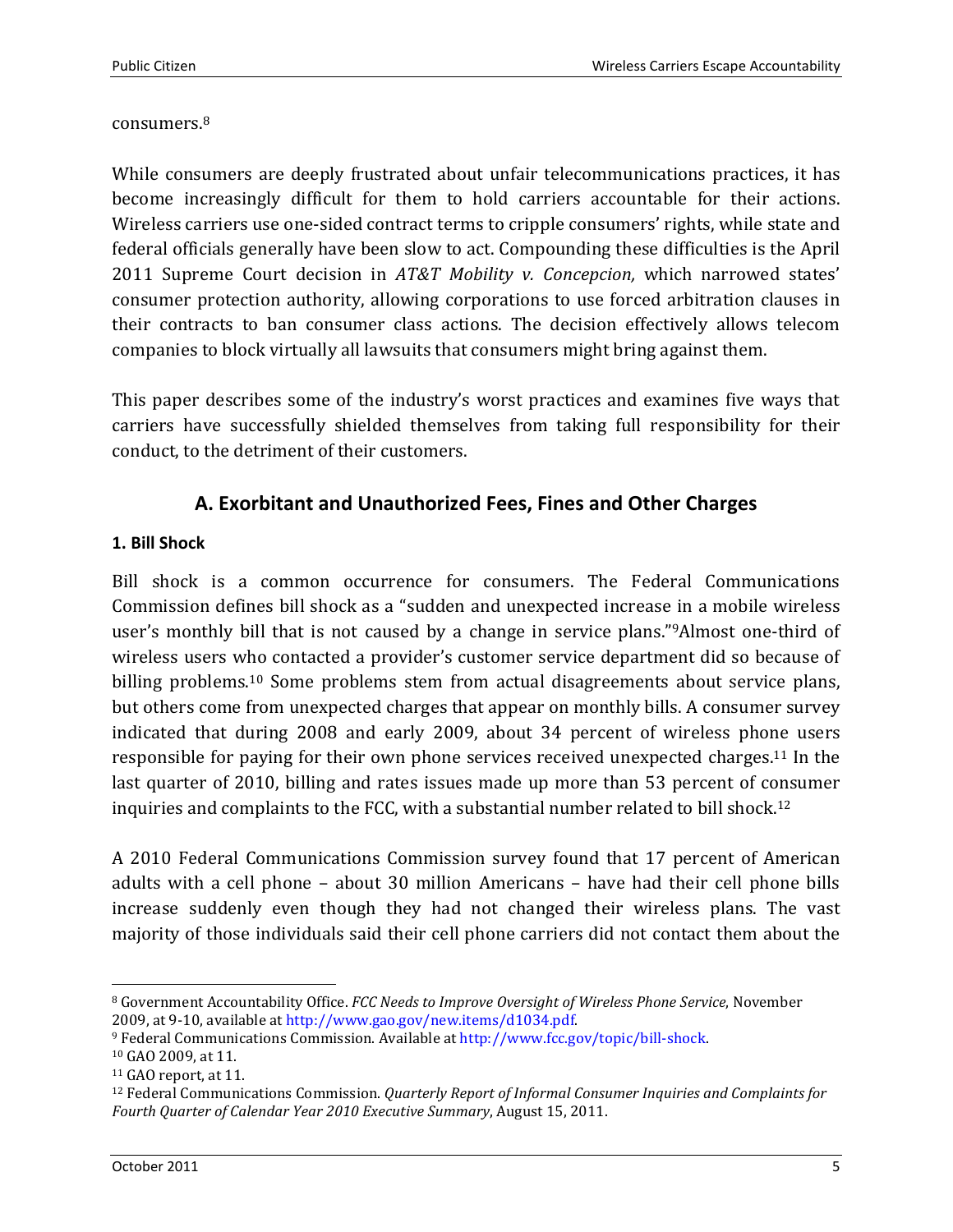increase. The charge exceeded \$100 for 23 percent of consumers who saw an increase, while 29 percent said the increase ranged between \$25 and \$99.<sup>13</sup>

Some charges on bills are accompanied by vague, official-sounding names, such as "regulatory charge" and "cost recovery fee," that imply that they are government mandated even though in reality they are not.<sup>14</sup> The deceptive billing leads consumers to believe that similar charges apply across the board, giving them no reason to seek out better wireless pricing plans.<sup>15</sup>

According to an FCC analysis, disputes over unexpected charges can take several months to a year to be resolved.16 During that time, a consumer can risk negative reporting on his or her credit rating or an interruption in phone service.

Consumer advocates and the wireless industry differ greatly on their views of the significance of these unexpected charges. According to the National Association of State Utility Consumer Advocates, bill shock "distort(s) the market in favor of companies that seek to succeed not by offering products and services of superior quality at lower cost but rather by capitalizing on the confusion faced by consumers."17 Meanwhile, the industry took offense to the FCC survey on the issue as well as its use of the term "bill shock."<sup>18</sup> CTIA-the Wireless Association also contended that consumers were happy with their wireless service and that the industry was sufficiently responsive to billing concerns.<sup>19</sup>

http://www.aarp.org/content/dam/aarp/about\_aarp/aarp\_policies/2011\_04/pdf/Chapter10.pdf

<sup>15</sup> AARP POLICY BOOK 2011–2012, CHAPTER 10 Utilities: Telecommunications, Energy and Other Services, at 10-8 available at

http://www.aarp.org/content/dam/aarp/about\_aarp/aarp\_policies/2011\_04/pdf/Chapter10.pdf. <sup>16</sup> Federal Communications Commission Consumer and Govermental Affairs Bureau. *White Paper on Bill Shock*, October 13, 2010.

<sup>18</sup> CTIA – the Wireless Association Blog. *Peeling the Onion on the FCC's "Bill Shock" Survey: Part I*, (July 14, 2010), available at http://blog.ctia.org/2010/07/14/peeling-the-onion-on-the-fccs-bill-shock-survey-part-i/. <sup>19</sup> CTIA – The Wireless Association. Comments, *In the Matter of Empowering Consumers to Avoid Bill Shock Consumer Information and Disclosure*, CG Docket Nos. 10-207 and 09-158 (January 10, 2011), available at

 $\overline{a}$ 

<sup>13</sup> John Horrigan and Ellen Satterwhite. *Summary of Findings of FCC survey, Americans' perspectives on early termination fees and bill shock*, 2010, available at http://hraunfoss.fcc.gov/edocs\_public/attachmatch/DOC-298414A1.pdf.

<sup>14</sup> AARP POLICY BOOK 2011–2012, CHAPTER 10 Utilities: Telecommunications, Energy and Other Services, at 10-8 available at

<sup>17</sup> National Association of State Utility Consumer Advocates. *In the Matter of Empowering Consumers to Avoid Bill Shock Consumer Information and Disclosure*, CG Docket No. 10-207 and 09-158, January 10, 2011.

http://files.ctia.org/pdf/filings/110110\_-\_FILED\_CTIA\_Bill\_Shock\_Comments.pdf.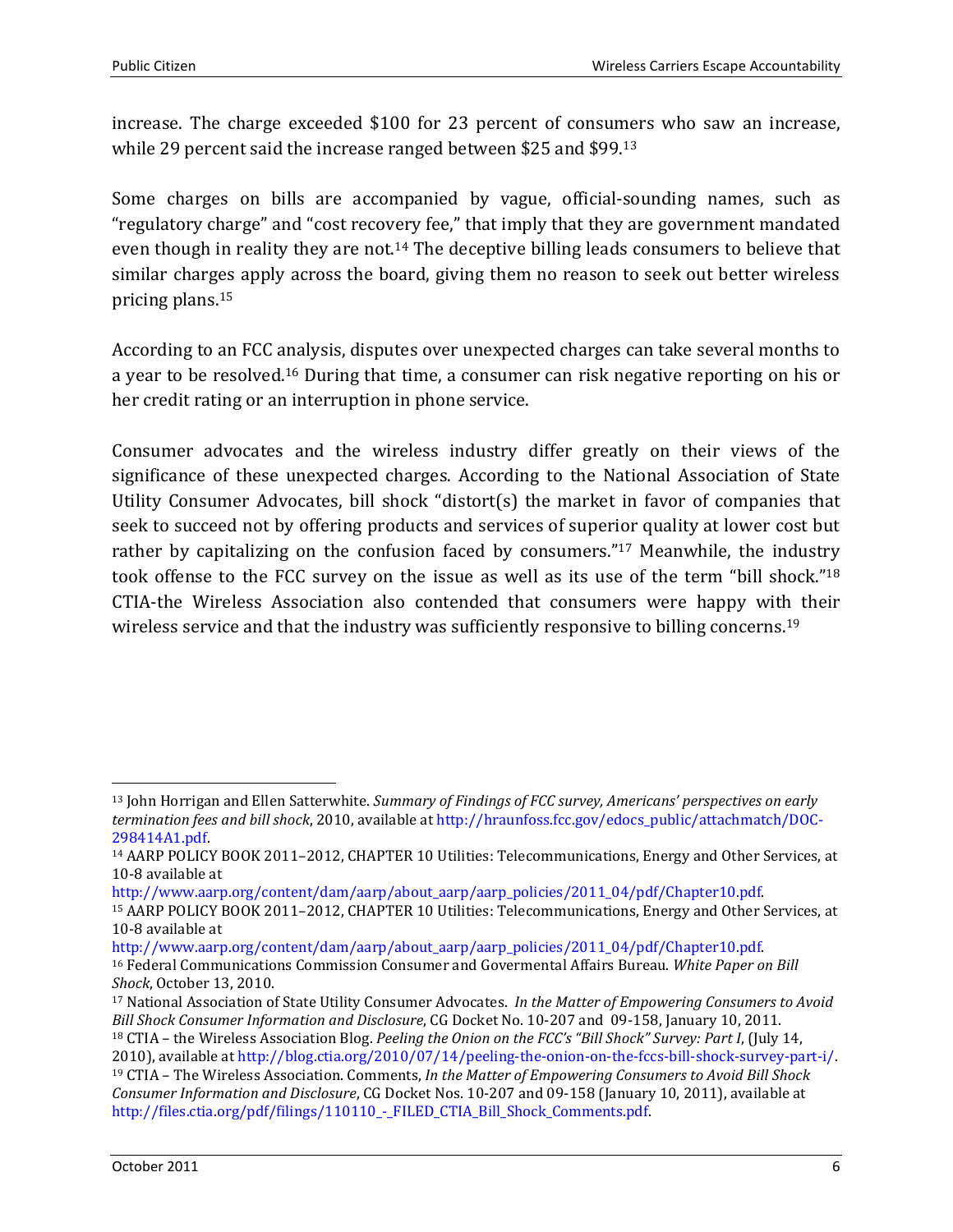#### **2. Data Charges**

A major component of "bill shock" for millions of consumers is the unexpected or unauthorized data charges that appear on monthly statements. Wireless carriers have been accused of incorrectly measuring data usage, offering misleading information on data plans, and using deceptive triggers on phone keypads to initiate data usage when inadvertently pressed by consumers. The manipulation of data usage results in additional charges for users and gratuitous revenue for carriers.

In one example, Verizon Wireless incorrectly billed 15 million subscribers \$1.99 each for initiating data sessions on certain phones. According to Verizon, the pre-loaded software on certain phones would open an "acknowledgment session," which for users who did not have data plans and did not use the data features, elicited a "pay as you go" \$1.99 charge.<sup>20</sup> This charge was incurred regardless of whether the user immediately ended the session.<sup>21</sup>

The company reached an agreement with the FCC in 2010 to refund \$52.8 million to consumers for wrongfully imposing these data usage charges on its users and to pay a \$25 million penalty. 22 Verizon also agreed to make software changes to prevent future similar charges, to form a task force to monitor data charge complaints and to report regularly to the FCC.

According to the FCC, the settlement was the largest in its history. But as observers noted, for Verizon, a company earning \$4 billion each quarter, the amount could be perceived as modest.<sup>23</sup>

Verizon maintained that the millions of extraneous charges were a result of "inadvertent billing mistakes" but industry observers were more skeptical. They surmised that the company likely took note of the millions it was making from the extraneous \$1.99 charges and put the onus on customers to identify and fix the problem.<sup>24</sup>

In another accusation of wrongful data charges, consumers alleged that AT&T and Apple

<sup>&</sup>lt;u>.</u> <sup>20</sup> Verizon Wireless. *Verizon Wireless Settles Data Charge Issue In Agreement With FCC*, October 28, 2010, available at http://news.vzw.com/news/2010/10/pr2010-10-28l.html.

<sup>21</sup> Michele Ellison. Mystery solved: *Consumers win in Verizon Wireless "mystery fees" settlement,* November 4th, 2010, available at http://www.fcc.gov/blog/mystery-solved-consumers-win-verizon-wireless-mystery-feessettlement.

<sup>22</sup> Mystery solved: *Consumers win in Verizon Wireless "mystery fees" settlement,* November 4th, 2010, available at http://www.fcc.gov/blog/mystery-solved-consumers-win-verizon-wireless-mystery-fees-settlement.

<sup>23</sup> George Gombossy. *Verizon's \$25 Million Fine May Be Big Deal For FCC, But Not For Verizon*, ctwatchdog.com, October 29, 2010, available at http://ctwatchdog.com/2010/10/29/verizons-25-million-fine-may-be-bigdeal-for-fcc-but-not-for-verizon.

<sup>24</sup> Rob Frieden. *The Verizon Wireless Data Rip Off—A Case Study*, October 14, 2010, available at http://www.publicknowledge.org/blog/verizon-wireless-data-rip-off%E2%80%94-case-study.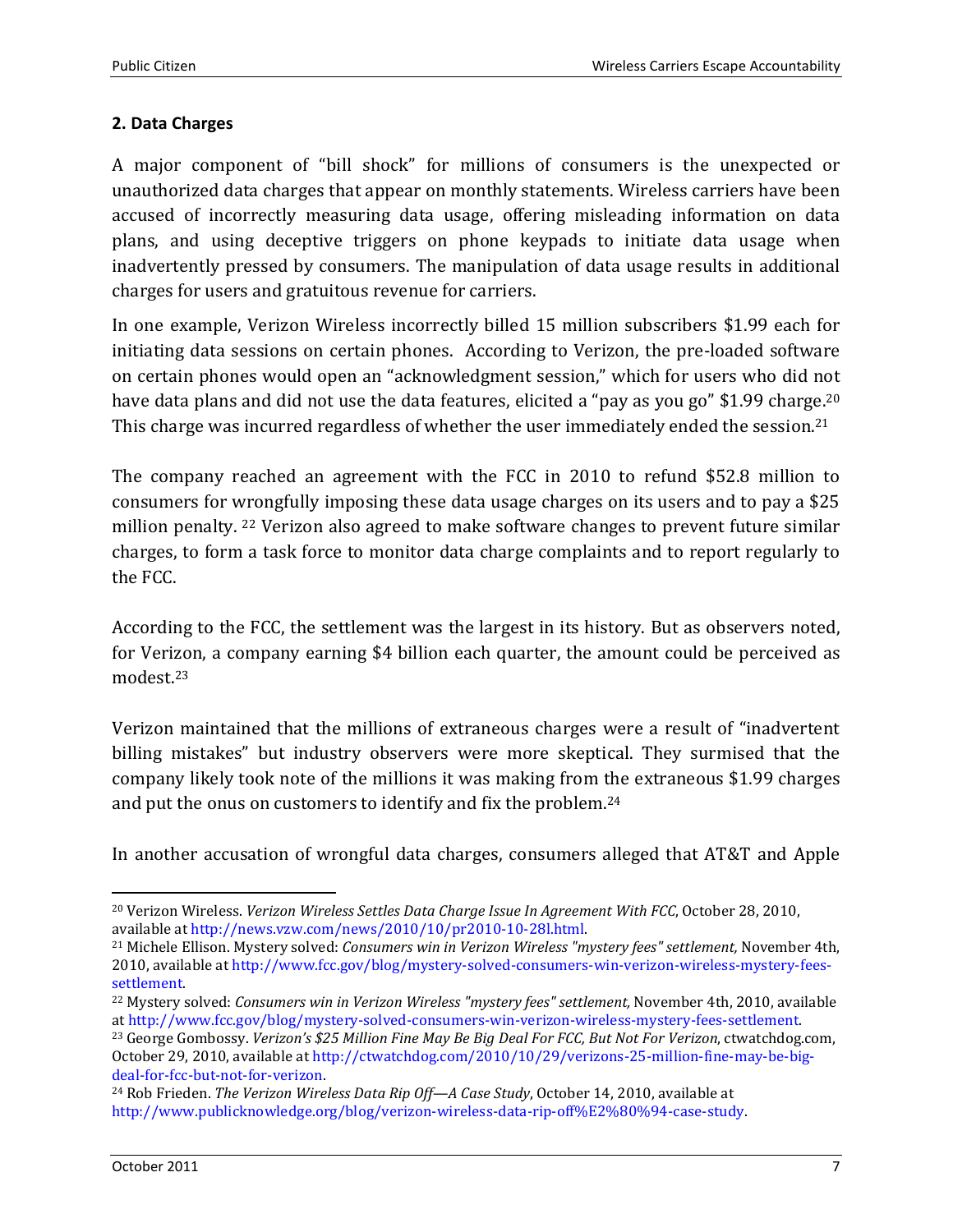pulled a "bait and switch" on their data plans for iPads. The companies discontinued an unlimited data plan and implemented a usage-based plan. Although existing subscribers could keep the unlimited plan indefinitely, they lost the ability to cancel and restart the plan whenever they wanted, as they could under the terms in place when they bought the devices. The case was dismissed and sent to individual arbitration.25 AT&T was also sued for artificially inflated charges to consumers that were caused by data usage and data transfer.26 There is no record that this case has been resolved.

Public interest groups have expressed concern that unexpected charges will worsen with carriers' emerging trend toward offering tiered data plans in lieu of unlimited plans. Tiered plans would increase the likelihood of overage charges because consumers may unwittingly go beyond their data allotment.<sup>27</sup>

#### **3. Early Termination Fees (ETFs)**

In recent years, the wireless industry has come under scrutiny for imposing costly penalties on consumers who seek to terminate their wireless contracts. The imposition of early termination fees that typically range between \$150 and \$400 is an anticompetitive tactic that deters consumers from changing their wireless plans. As Chris Murray of Consumers Union described the practice, "Early termination fees are penalties designed to stop consumers from switching companies for better service and better price. Period. These penalties don't save consumers money as the carriers claim; they rob consumers of the benefits that an open and competitive market would otherwise bring."<sup>28</sup>

Initially, the industry was criticized for charging the same flat fee regardless of when the consumer ended the contract.29 Consumer advocates contended that the flat-rate fee violated numerous federal and state consumer protection laws and the Federal Communications Act. In response, the industry sought to preempt state consumer laws by requesting that the FCC regulate ETFs as "rates charged," a federally designated role under

<sup>&</sup>lt;u>.</u> <sup>25</sup> *In re Apple and AT&T iPad Unlimited Data Plan Litigation*, 2011 WL 2886407 (July 19, 2011).

<sup>26</sup> *The Guardian Corp. and Ariza v. AT&T Services, Inc*., filed Sep. 3, 2010 in the U.S. District Court, Southern District of California.

<sup>27</sup> *Reply Comments of the Center for Media Justice, Consumer Federation of America, Consumers Union, Free Press, Media Access Project, National Consumers League, National Hispanic Media Coalition, New America Foundation Open Technology Initiative, and Public Knowledge in Response to Notice of Proposed Rulemaking*, Before the Federal Communications Commission, In the Matter of Empowering Consumers to Avoid Bill Shock, Consumer Information and Disclosure, CG Docket Nos. 10-207 and 09-158, February 8, 2011, at 5. <sup>28</sup>Testimony of Chris Murray, Senior Counsel, Consumers Union. *A hearing regarding "Early Termination Penalties" Before the Federal Communications Commission*, June 12, 2008, available at http://transition.fcc.gov/realaudio/presentations/2008/061208/murray.pdf.

<sup>29</sup> GAO-10-34 Telecommunications, at 14.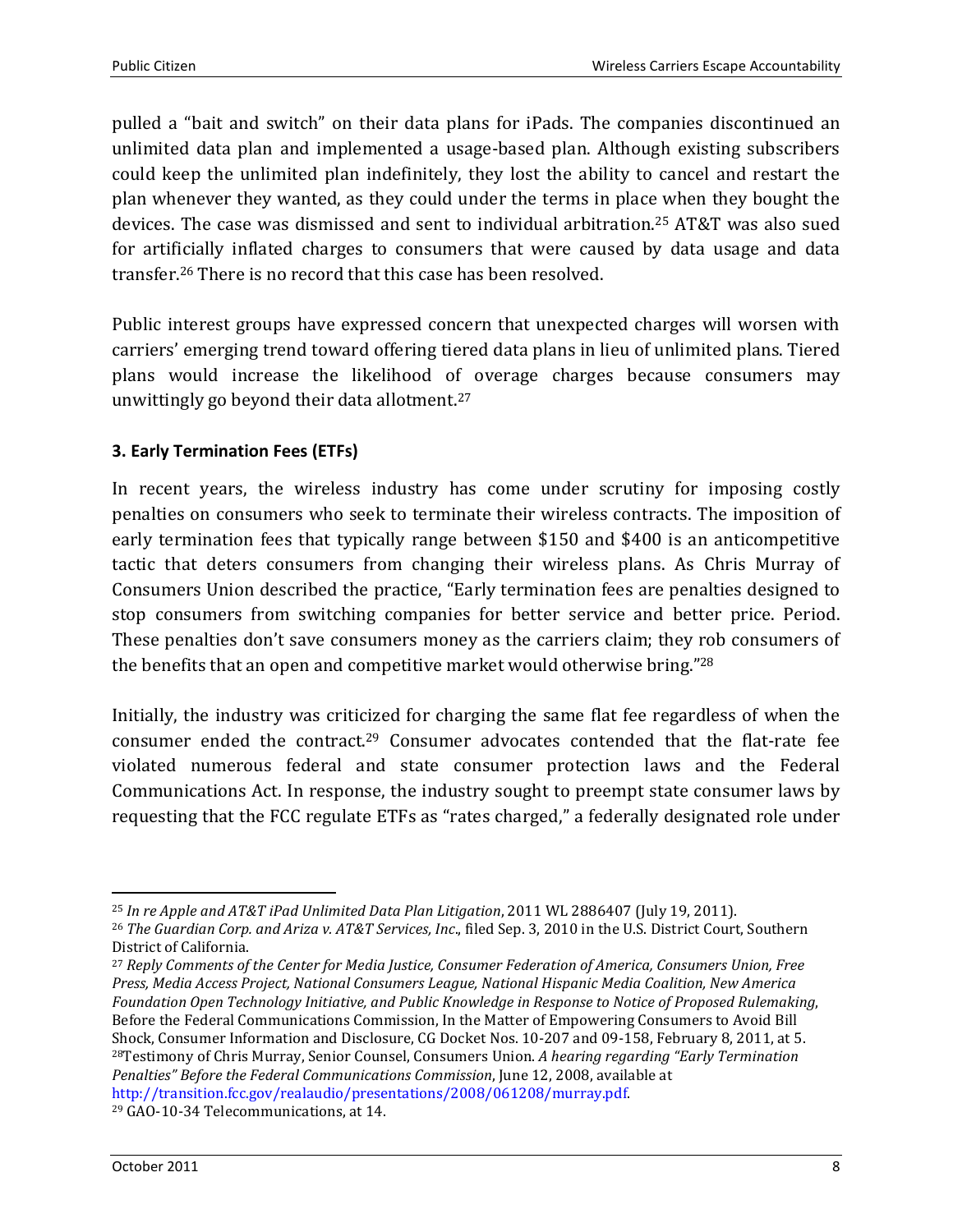the Communications Act.30 The FCC held hearings in 2008 but decline to follow through with the industry's proposal.

Following numerous customer complaints, legal actions and government scrutiny, the industry reluctantly changed the practice of applying flat-rate fees and began to prorate early termination charges.31 Verizon Wireless, Sprint Nextel, AT&T, T-Mobile and Internet provider Earthlink have returned millions in refunds to their customers as part of class action settlements for their flat-rate ETF policies. Some carriers also agreed to assist customers in efforts to repair their credit where unpaid fees were reported to credit rating agencies.<sup>32</sup>

Despite changing their policies to prorate fees during the term of a contract, some companies have responded by substantially increasing the baseline fees. Verizon doubled its charge for a consumer to leave its wireless plans, from \$175 to up to \$350, depending on the type of phone.33 In September 2011, Sprint announced that customers using advanced devices such as smart phones would be subject to a prorated \$350 cancellation fee, a \$150 increase from its previous charge.<sup>34</sup>

#### **4. Cramming**

Around the time that the FCC announced its record settlement with Verizon Wireless over the unauthorized data charges, the agency also proposed a rule to address cramming, another chronic problem for landline and wireless users.35 Cramming involves unauthorized charges for services that consumers did not choose and do not want. These charges often come from third parties, but carriers have also been accused of the practice.

<sup>&</sup>lt;u>.</u> <sup>30</sup> Cellular Telephone & Internet Association. Petition for Declaratory Ruling Regarding Early Termination Fees in Wireless Service Contracts, WT Docket No. 05-194.

http://files.ctia.org/pdf/filings/050314\_CTIA\_ETF\_Petition.pdf.

<sup>31</sup> Sprint Nextel agreed to pay \$14 million for its flat rate early termination fee, available at http://www.sprintetfsettlement.com/php/home.php;AT&TMobility agreed to pay \$16 million to West Virginia subscribers, available at

http://attmetfsettlement.com/pdfs/StipulationAndSettlementAgreement.pdf. Internet providers, such as Earthlink and Clearwire, were also accused of violating consumer protection statutes for charging early termination fees.

http://www.broadbandreports.com/r0/download/1533858~07c990043f1481a0967a9d510b17ba84/Settle ment.pdf.

<sup>32</sup> Gary Sattler. *EarthLink Class Action Ends in Refunds and Reduced Fees*, Bloggingstocks, April 7, 2010. <sup>33</sup> David Pogue, Pogue's Posts - The Latest in Technology From David Pogue, *Verizon: How Much Do You Charge Now?*, November 12, 2009, available at

http://pogue.blogs.nytimes.com/2009/11/12/verizon-how-much-do-you-charge-now/.

<sup>34</sup> Chris Morran. *Sprint Raising ETF To \$350 For Smartphones & Tablets*, The Consumerist, August 31, 2011, available at http://consumerist.com/2011/08/sprint-raising-etf-to-350-for-smartphones-tablets.html.

<sup>35</sup> Federal Communications Commission. *FCC Proposes Rules To Help Consumers Identify And Prevent "Mystery Fees" On Phone Bills, Known As "Cramming," Proposals Aimed at Stopping Unauthorized Charges on Phone Bills*, July 12, 2011.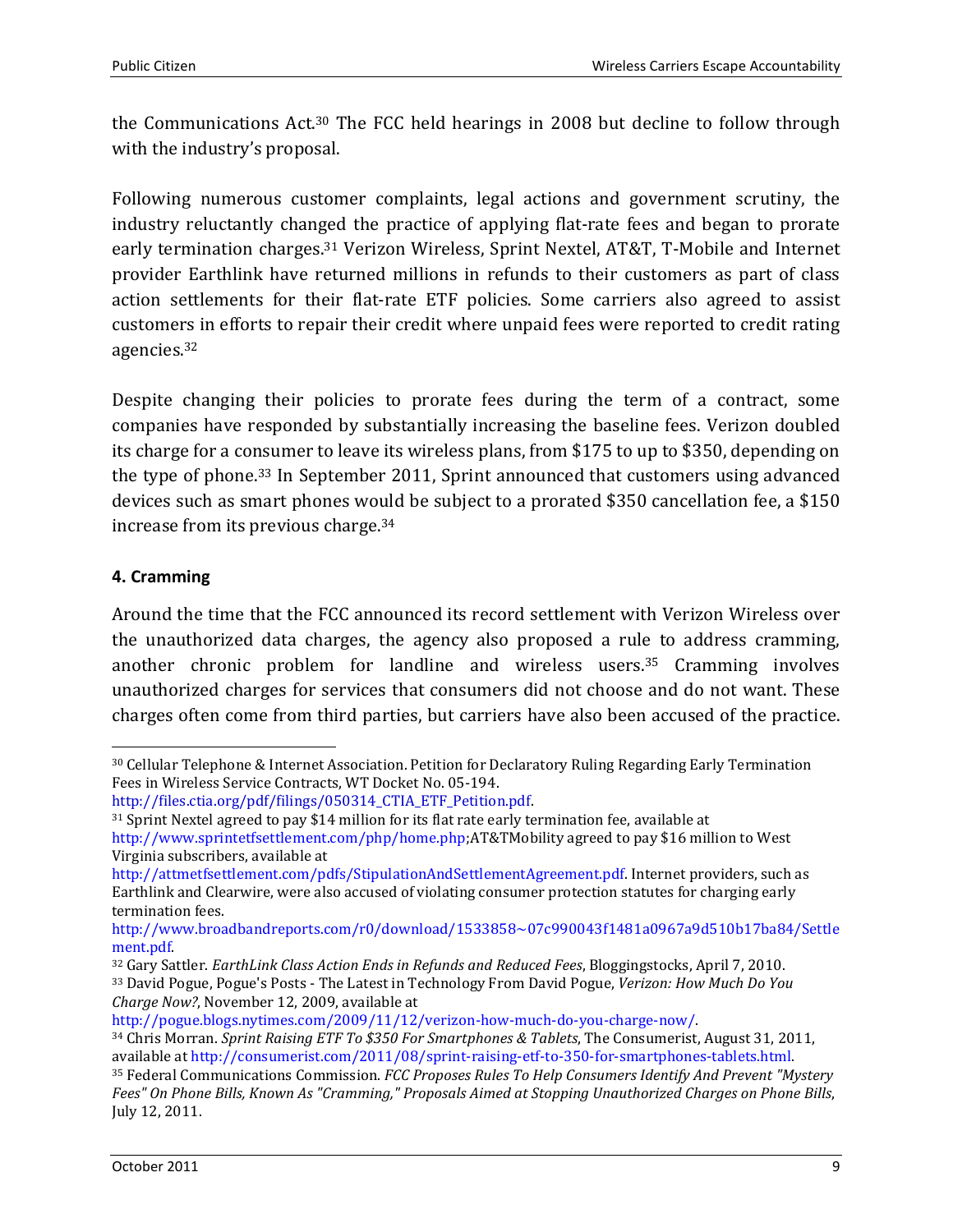A recent congressional report described third-party cramming as a billion-dollar business, which affects consumers, small and large businesses and even government agencies.<sup>36</sup>

As an FCC consumer guide explains, cramming typically takes the following forms:

- "Charges for services that are explained on your telephone bill in general terms such as "service fee," "service charge," "other fees," "voicemail," "mail server," "calling plan," "psychic" and "membership;"
- Charges that are added to your telephone bill every month without a clear explanation of the services provided – such as a "monthly fee" or "minimum monthly usage fee;" and
- Charges for an authorized service, but you were misled about its actual cost."37

An estimated 15 to 20 million households receive cramming charges on their wireless bills each year.38 The FCC estimated that 0.1 percent of consumers actually used the third-party service they were billed for.<sup>39</sup> Once consumers spot the unauthorized charges, they are difficult to remove, because the telephone provider will refuse to refund customers and instead would refer them to the virtually anonymous third-party biller.<sup>40</sup>

Carriers have taken modest steps to reduce cramming, such as tracking consumer complaints regarding each third-party firm and then removing those with a huge volume of complaints. The carrier responses generally have been insufficient to address the problem.<sup>41</sup>

<sup>&</sup>lt;u>.</u> <sup>36</sup> U.S. Senate Committee on Commerce, Science, and Transportation, Office of Oversight and Investigations, Majority Staff. *Unauthorized Charges On Telephone Bills*, Staff Report For Chairman Rockefeller, July 12, 2011. <sup>37</sup> FCC *Cramming - Unauthorized, Misleading, or Deceptive Charges Placed on Your Telephone Bill*, available at http://www.fcc.gov/guides/cramming-unauthorized-misleading-or-deceptive-charges-placed-yourtelephone-bill.

<sup>38</sup> FCC Cramming Graphic. Available at http://transition.fcc.gov/cgb/cramminggraphic.jpg.

<sup>39</sup> FCC Cramming Graphic. Available at http://transition.fcc.gov/cgb/cramminggraphic.jpg.

<sup>40</sup> Committee on Commerce, Science, and Transportation, Office of Oversight and Investigations, Majority Staff. *Unauthorized Charges On Telephone Bills*, Staff Report For Chairman Rockefeller, July 12, 2011, at 47-48. See also, Bob Sullivan, The Red Tape Chronicles. *Big telecom firms make millions from cramming fees, senator*  says, July 13, 2011, available at http://redtape.msnbc.msn.com/\_news/2011/07/13/7072019-big-telecomfirms-make-millions-from-cramming-fees-senator-says.

<sup>41</sup> U.S. Senate Committee on Commerce, Science, and Transportation, Office of Oversight and Investigations, Majority Staff. *Unauthorized Charges On Telephone Bills*, Staff Report For Chairman Rockefeller, July 12, 2011, at 41.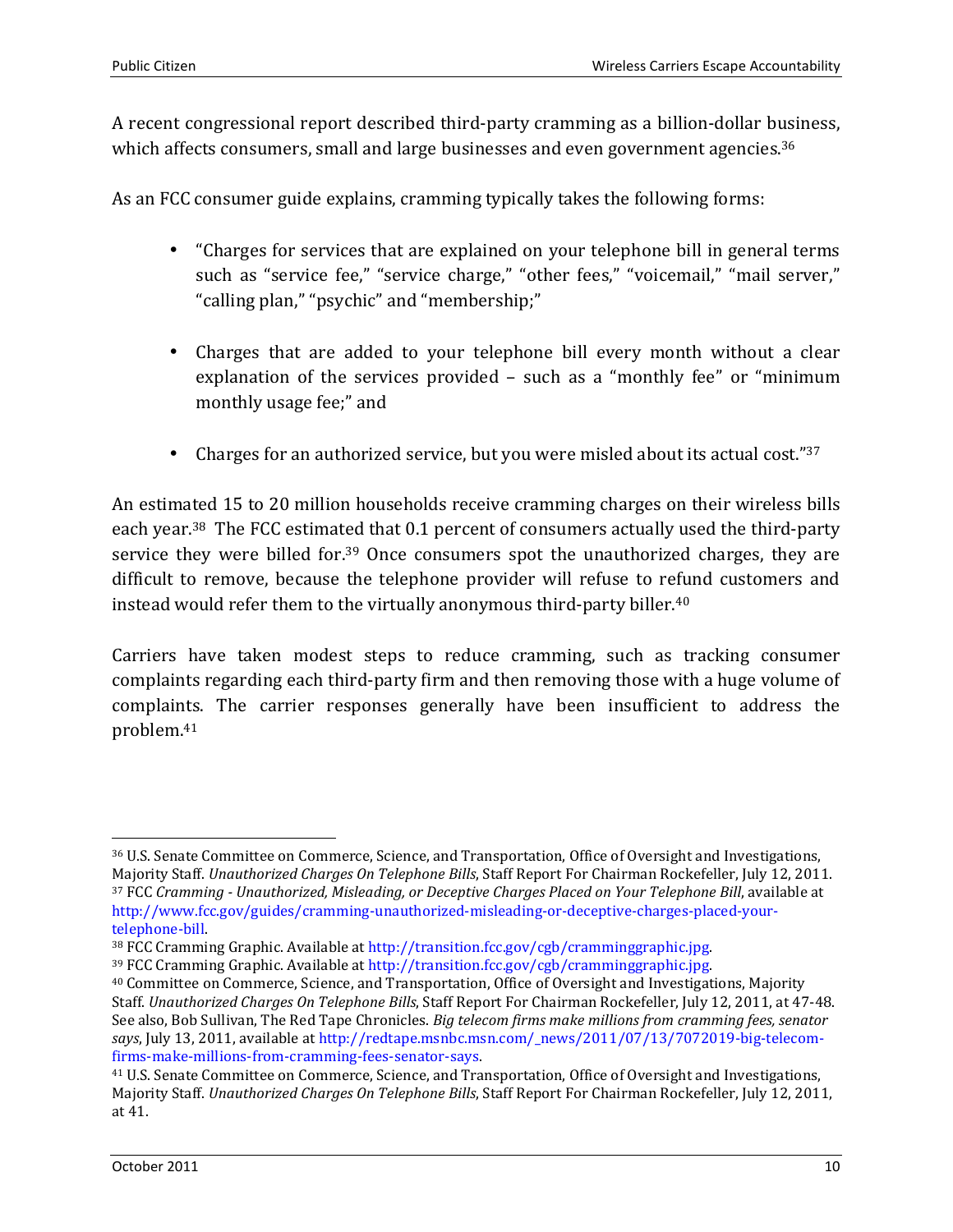#### **5. Miscellaneous Alleged Improper Charges**

Wireless companies have been accused of hitting consumers with several other types of improper charges as well:

- Charging a monthly line-item "Universal Service Fund Fee" and/or a "Regulatory Cost Recovery Fee," not required by law, leading customers to believe they were government-mandated taxes. <sup>42</sup>
- Charging customers for telephone calls in a billing period other than the one in which the calls were made.<sup>43</sup>
- Charging for roaming fees, long distance fees, weekend or nighttime fees that were supposed to be free of charge.<sup>44</sup>
- Including a city's tax surcharge on monthly bills for consumers who lived outside the city.<sup>45</sup>
- Charging roaming fees while customers were physically in the coverage area.<sup>46</sup>
- Charging \$10/month for a "Premium Data Add-On" fee on top of purchase of an unlimited data plan.<sup>47</sup>
- Charging a "tax" that was not mandated by state law, but was merely a discretionary cost recovery fee charged by the company.<sup>48</sup>
- Unilaterally imposing "administrative charges" on cell phone accounts.<sup>49</sup>

# **B. Five Ways that Carriers Escape Accountability**

#### **1. In a deregulated market that was supposed to increase competition, contract terms cripple consumers' rights.**

In the Telecommunications Act of 1996, Congress sought to facilitate additional telecom companies' entry into the marketplace. Congress authorized the FCC to eliminate the requirement for companies to file their customer rates, terms and conditions with the agency and the FCC replaced the tariff-filing requirements with a "market-based system"

<sup>&</sup>lt;u>.</u> <sup>42</sup> *Lowden v. T-Mobile USA, Inc*., 2006 WL 1009279, (W.D. Wash. April 13, 2006) aff. *Lowden v. T-Mobile USA, Inc*., 512 F.3d 1213 (2008) and *Janda v. T-Mobile, USA, Inc*., 2006 WL 708936 (N.D.Cal. 2006).

<sup>43</sup> *Id*.; S*ee also Lowden v. T-Mobile USA, Inc*., 512 F.3d 1213 (2008).

<sup>44</sup> *Id.* 

<sup>45</sup> *McKee v. AT&T Corp*., 164 Wash.2d 372 (2008).

<sup>46</sup> *Pendergast v. Sprint Nextel Corp*., 592 F.3d 1119.

<sup>47</sup> *Comstock v. Sprint Solutions*, Complaint (S.D.Cal.), available at

http://www.courthousenews.com/2011/04/19/Sprint.pdf, April 18, 2011. See, also Matt Hamblen. *Sprint adds \$10 monthly data charge to new smartphone users, Move seen as simple way to cover increased data use*, January 18, 2011, available at

http://www.computerworld.com/s/article/9205406/Sprint\_adds\_10\_monthly\_data\_charge\_to\_new\_smartph one\_users.

<sup>48</sup> *Carney v. Verizon Wireless Telecom, Inc*., 2011 WL 3475368 (S.D.Cal. Aug. 9 2011).

<sup>49</sup> *Litman v. Cellco Parnership d/b/a Verizon Wireless*, 2011 WL 3689015 (3rd Cir. Aug. 24, 2011).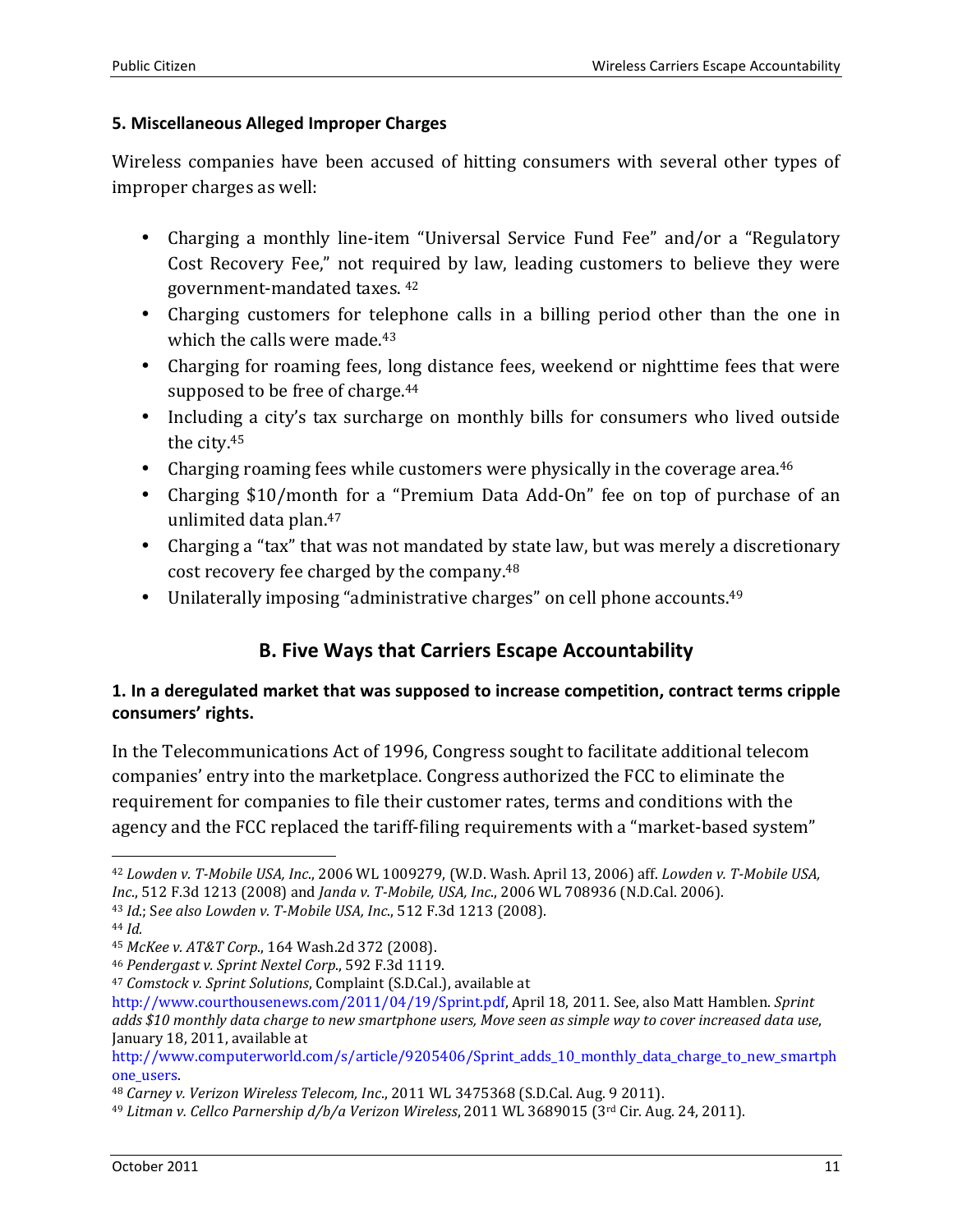where individual contracts are entered into by telecommunications companies and their customers.

In practice, wireless carriers draft contracts of adhesion and present them to consumers on a take-it-or-leave-it basis. Consumers lack a meaningful choice in entering contracts or understanding their terms. This makes it easy for wireless carriers to foist unfair or onesided provisions on consumers. Arguably, some of the most harmful provisions in wireless contracts are the terms that restrict consumers' access to judicial remedies.

A core provision in virtually all contracts for mobile, Internet, broadband and cable TV services is the one that forbids consumers to join together in class actions and requires consumer disputes to be settled in private, individual arbitration instead of a public court. The company typically hand-picks the arbitration firm and sets forth the procedure for the arbitration. The arbitrator's decision is typically final and cannot be appealed to a court.

Class action bans remove "the only viable and economically effective remedy to redress" claims because many consumer disputes against carriers involve amounts of money that are too small for an individual to pursue on his or her own, or involve practices that most consumers are unaware of.50 The class action ban not only releases a carrier from being held accountable in court, it also unjustly enriches the company, because it likely will never have to repay wrongful charges or other similar claims.<sup>51</sup> Further, class action bans in contracts are "patently one-sided" because the carrier would never initiate a class action against customers.52 In other words, class action bans in arbitration clauses in consumer contracts have been used as "a sword to strike down access to justice..."<sup>53</sup>

A critical recent legal development is the U.S. Supreme Court's decision in *AT&T Mobility v. Concepcion*, decided in April 2011.54 Vincent and Liza Concepcion sued AT&T in 2006, alleging that the company defrauded millions of customers by advertising phones as "free," then tacking on an undisclosed \$30 charge. The \$30 charge would, if multiplied across millions of AT&T customers, amount to millions of dollars in allegedly wrongful gains. Acting on its proclaimed "liberal federal policy favoring arbitration," the Supreme Court permitted AT&T to enforce a contract that bans class actions and requires individuals to bring claims to AT&T's hand-picked arbitration firm. The Court said that the Federal Arbitration Act preempts state laws that prohibit class action bans.

<sup>&</sup>lt;u>.</u> <sup>50</sup> See *Schnuerle v. Insight Communications Co*., L.P., \_\_\_ S.W. 3d \_\_\_\_, 2010 WL 5129850, 5 (Ky. Dec. 16, 2010). <sup>51</sup> *Schnuerle* at 5.

<sup>52</sup> *Lozano v. AT&T Wireless*, 2003 WL 25548566 (C.D. Calif. Aug. 18, 2003) citing *Ting v. AT&T*, 319 F.3d 1126 (9th Cir. 2003).

<sup>53</sup> *Mendez v. Palm Harbor Homes, Inc.,* 111 Wash.App. 446, 465, 45 P.3d 594 (2002).

<sup>54</sup> *AT&T Mobility LLC v. Concepcion*, 131 S.Ct. 1740 (2011).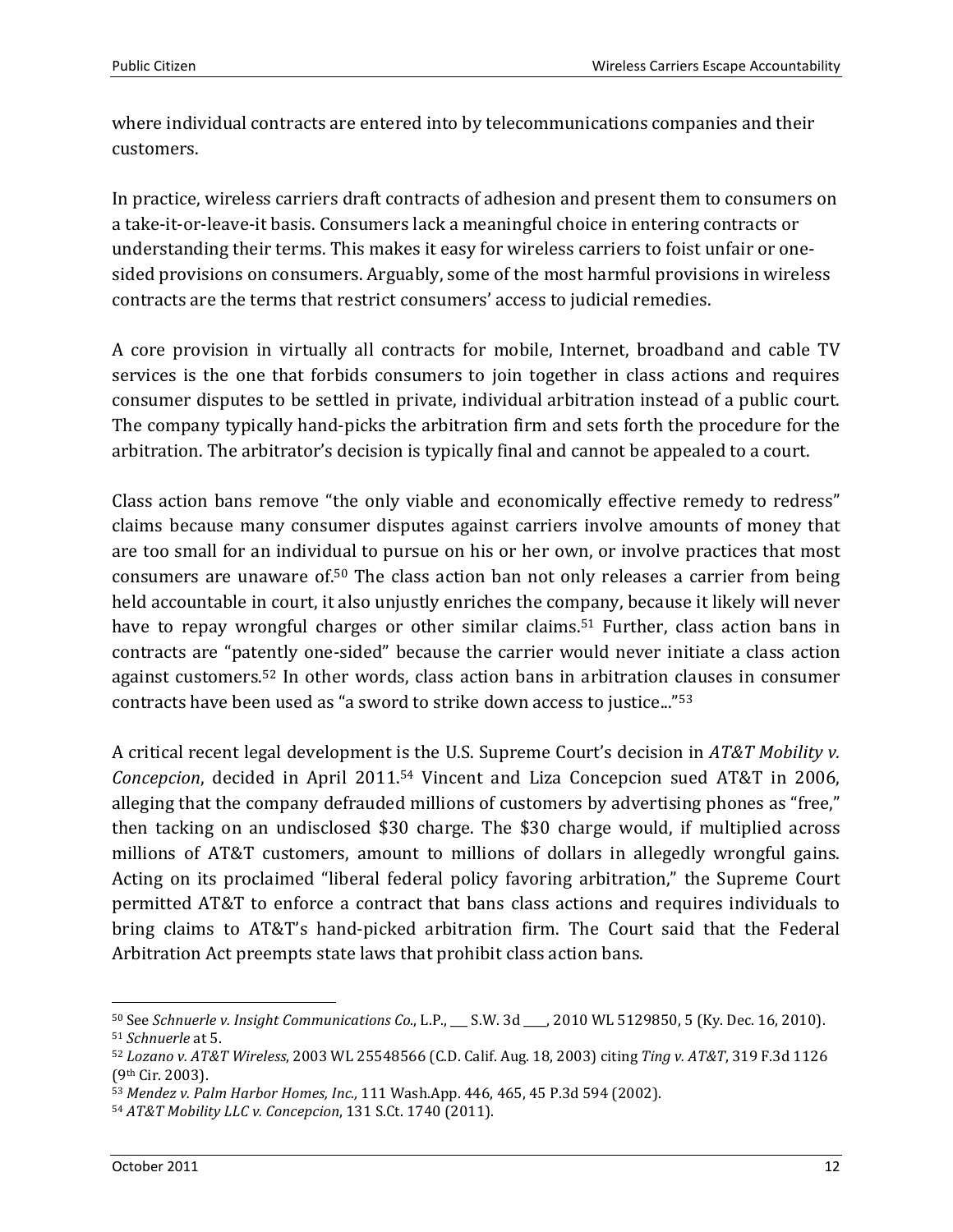Standard wireless contracts also have included other terms to reduce access to justice, such as provisions to shorten statute of limitations periods for consumers to file claims, onesided limits on attorneys' fees and punitive damages, confidentiality provisions that would prevent the consumer from speaking publicly about a dispute in the event that it is settled.55 Carriers also unilaterally modify their contracts without significant notice to consumers. With contracts containing terms that stifle the legal rights of their customers, carriers can cheat large numbers of consumers out of small sums of money without fear of being held accountable.

In the months following *Concepcion*, the telecommunications industry has begun to reap its benefits. Citing the case, industry members defending class actions have sought to force consumers to arbitrate several important disputes on an individual basis, and have largely succeeded. In every instance thus far, telecommunications companies have succeeded in forcing consumer class actions out of court and into individual private arbitration.<sup>56</sup>

Without access to a public court system, and particularly collective class actions, consumers will be left without an adequate avenue to solve problems with their wireless service because many claims are not viable on an individual basis and many users are unaware of violations.57 In addition, relatively few consumers are aware of the limited government resources. According to the 2009 GAO report, consumers "may be confused about where to get help and about what kind of help is available" when they face problems with their wireless service.<sup>58</sup>

Finally, the restrictions on consumers' rights in wireless contracts promise to have a farreaching effect on the enforcement of public protections. As private attorneys general, individuals acting on behalf of thousands or millions of others protect their fellow consumers in the face of limited resources for government watchdogs like state attorneys general. Class action bans in wireless contracts remove this safeguard for the public as a

<sup>&</sup>lt;u>.</u> <sup>55</sup> *McKee v. AT&T Corp*., 191 P.3d 845 (Wash. 2008).

<sup>56</sup> Telecom-related cases dismissed after *Concepcion*: *Arellano v. T-Mobile USA, Inc. and HTC America, Inc*., 2011 WL 1842712 (N.D.Cal. May 16, 2011). *Bower v. AT & T Mobility, LLC*, 196 Cal.App.4th 1545, 127 Cal.Rptr.3d 569 (2nd app dist.. div. 1 June 29, 2011). *Boyer v. AT&T Mobility Servs*., LLC, 2011 WL 3047666 (S.D. Cal. July 25, 2011). *Cruz v. Cingular Wireless, LLC*, 2011 WL 3505016 (11th Cir. Aug. 11, 2011). *Hancock v. AT&T Co.*, et al., 2011 WL 3628957 (W.D. Okla. Aug. 11, 2011). *In re Apple & AT&T iPad Unlimited Data Plan Litig.*, 2011 WL 2886407 (N.D.Cal. July 19, 2011). *Litman v. Cellco Partnership d/b/a Verizon Wireless*, 2011 WL 3689015 (3rd Cir. Aug. 24, 2011). *Murphy v. DirectTV, Inc.,* 2011 WL 3319574 (C.D.Cal. Aug. 2, 2011). <sup>57</sup> See *Muhammad v. County Bank of Rehoboth Beach,* 912 A.2d 88, 100 (N.J. 2006) and *Weinberg v. Hertz Corp*., 116 A.D.2d 1, 499 N.Y.S. 693 (1986).

<sup>58</sup> Government Accountability Office. *Telecommunications, FCC Needs to Improve Oversight of Wireless Phone Service*, Report to Congressional Requesters, November 2009, available at http://www.gao.gov/new.items/d1034.pdf.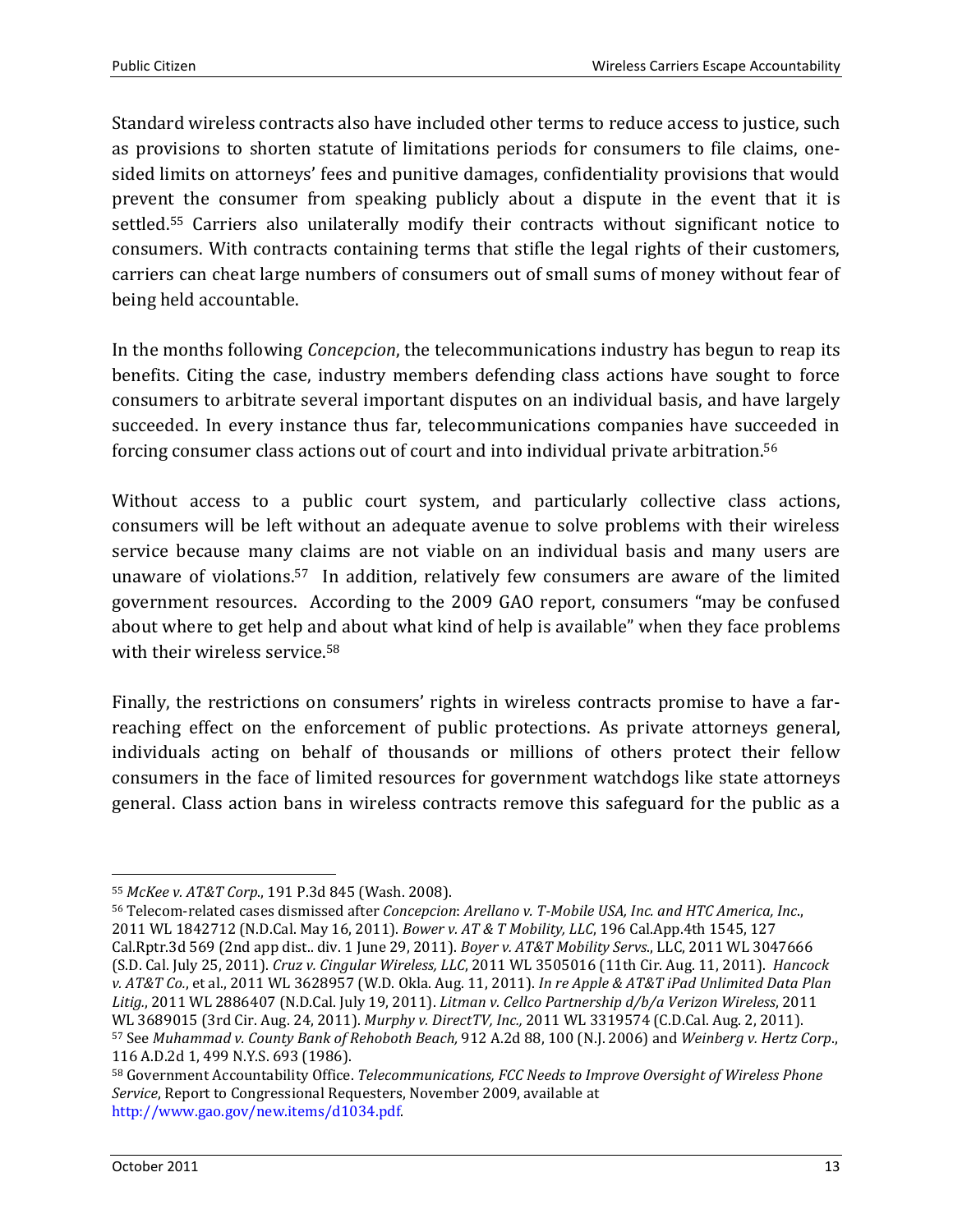whole.<sup>59</sup>

#### **2. Enforcement of state law is weaker.**

In 1996, Congress passed the Telecommunications Act (TCA) to lower costs for communications servicers seeking to enter the market. As Congress said, the TCA's purpose was "to promote competition and reduce regulation in order to secure lower prices and higher quality services for American telecommunications consumers and encourage the rapid deployment of new telecommunications technologies."<sup>60</sup>

After the law passed, the FCC took steps to deregulate the market, including rescinding the rule that prohibited entities from charging rates for services other than those specified in their filed tariffs.61 Under the "filed rate" rule, the "rights and liabilities defined by the tariff could not be changed by tort or contract law."62 Therefore, the federal law preempted state-law claims related to the phone service.

In its 1996 order deregulating the market in compliance with the new law, the FCC reversed the filed rate policy. It proceeded toward a new market-based mechanism, which would include individually negotiated contracts between carriers and their customers.<sup>63</sup> The agency specifically noted that, "in the absence of tariffs, consumers will be able to pursue remedies under state consumer protection and contract laws."64 To the FCC, the application of state laws and judicial remedies was critical for successful deregulation of the market. The Telecommunications Act also confirmed that states had the authority to protect the public safety, ensure the quality of telecommunications services and "safeguard the rights of consumers."<sup>65</sup>

Major carriers objected to the FCC's detariffing proceedings, particularly AT&T, which continued to "cling to its monopolistic cloak for protection."66 AT&T filed a petition asking the FCC to clarify that rates, terms and conditions of telecommunications services were not subject to state law.<sup>67</sup> The FCC's response was mixed. It said that the Communications Act continues to govern rates, terms and conditions, but not issues of contract formation and

 $\overline{a}$ 

<sup>66</sup> *McKee* at 392, footnote 11.

<sup>59</sup> See, Alexander J. Casey. *Arbitration Nation: Wireless Services Providers and Class Action Waivers*, Wash.J.L. Tech. & Arts 15, 20 (2010), available at https://digital.lib.washington.edu/dspace-law/handle/1773.1/448. <sup>60</sup> Telecommunications Act of 1996, PL 104–104, February 8, 1996, 110 Stat 56.

<sup>61</sup> See, *Ting v. AT&T*, 319 F.3d 1126

<sup>62</sup> Id.

<sup>63</sup> See, *McKee v. AT&T Corp*., 164 Wash.2d 372, 390.

<sup>64</sup> Federal Communications Commission. *In re Policy & Rules Concerning the Interstate, Interexchange Marketplace, Implementation of Section 254(g) of the Commc'ns Act of 1934*, 12 F.C.C.R. 15,014, 15057, 1997 WL 473330 (1997).

<sup>65</sup> 47 U.S.C.A. § 253. Removal of barriers to entry.

<sup>67</sup> *Ting v. AT&T*, 319 F.3d 126 (2003), at 1132-1133.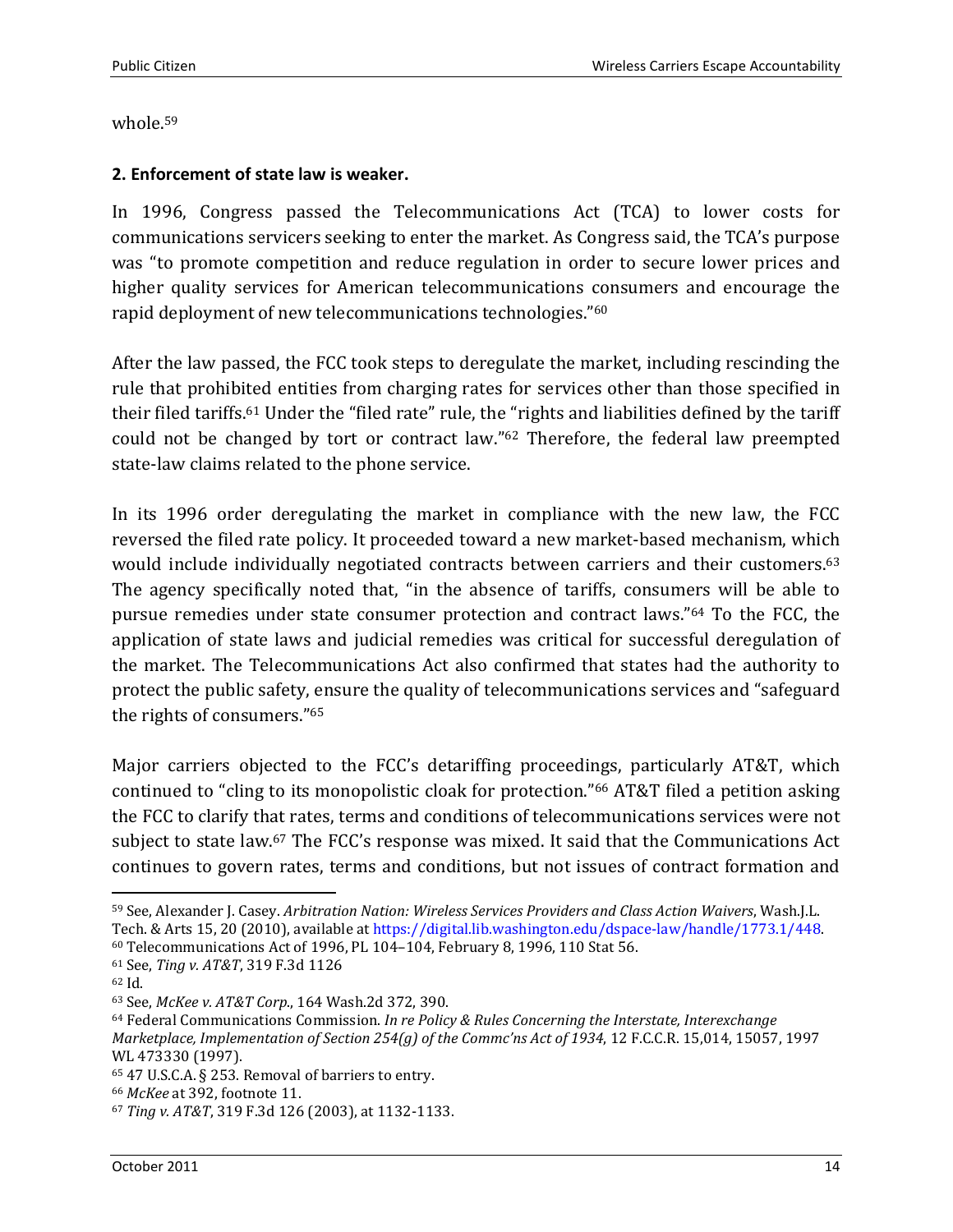breach of contract. It emphasized again that "consumers may have remedies under state consumer protection and contract laws on issues regarding the legal relationship between the carrier and customer…"<sup>68</sup>

The desire for exclusive federal regulation soon evolved into a consistent industry position, even for carriers that had benefitted from the detariffing by virtue of the 1996 order granting them entry into the market.<sup>69</sup> After AT&T and others inserted limits on liability, such as forced arbitration clauses and class action bans, in their consumer contracts, consumers challenged the provisions under consumer protection laws. Carriers defended the contract provisions by arguing that the Communications Act preempted the state consumer laws, but numerous courts rejected the argument.<sup>70</sup>

Carriers went further in their effort to exclude state regulation when the industry's association petitioned the FCC for a ruling that ETFs are "rates charged" that would preempt state laws under which the charges are likely unlawful.<sup>71</sup> The petition was an effort to evade consumer claims against the exorbitant flat-rate cancellation fees. U.S. Sen. Amy Klobuchar (D-Minn.) who testified before a 2008 FCC hearing on the matter, said: "We shouldn't deny consumers who may have been abused by the wireless companies their day in court. A grant of preemption simply locks the courthouse door for these consumers."<sup>72</sup>

The wireless carriers eventually received a significant preemption ruling by the Supreme Court in *Concepcion*, the effect of which was not only to lock the courthouse doors but exculpate wireless carriers from accountability for harming consumers by small individual amounts of money. The broad interpretation of the Federal Arbitration Act in *Concepcion*  allows companies to avoid accountability for a broad range of bad practices and limits states' ability to protect their residents from those practices.

Before *Concepcion*, numerous individual states determined that class action bans clashed with their "fundamental public policy," violated their consumer protection laws and harmed their residents.<sup>73</sup> The Washington Supreme Court held that it was the state's fundamental public policy to protect its residents by ensuring the availability of class

<u>.</u>

<sup>68</sup> *Ting v. AT&T*, 319 F.3d 126 (2003), at 1133, citing Federal Communications Commission, In the Matter of Policy and Rules Concerning the Interstate, Interexchange Marketplace, Order on Reconsideration, 12 F.C.C.R. 15014 (1997).

<sup>69</sup> See, e.g. *Sprint Telephony PCS, LP v. County of San Diego*, 490 F.3d 700 (9th Cir. 2007); *Pinney v. Nokia, Inc*., 402 F.3d 430 (4th Cir.2005); *Aronson v. Sprint Spectrum, LP*, 90 F.Supp.2d 662 (W.D.Pa.2000).

<sup>70</sup> *Ting v. AT&T*, 319 F.3d 1126, 1135 (2003).

<sup>71</sup> Petition for Declaratory Ruling Regarding Early Termination Fees in Wireless Service Contracts, WT Docket No. 05-194), March 15, 2005, available at http://files.ctia.org/pdf/filings/050314\_CTIA\_ETF\_Petition.pdf. <sup>72</sup> Testimony of Senator Amy Klobuchar, Federal Communications Commission, *Open Hearing on Early Termination Fees*, June 12, 2008.

<sup>73</sup> See, *Scott v. Cingular Wireless*, 160 Wash.2d 843, 854, 161 P.3d 1000 (2007).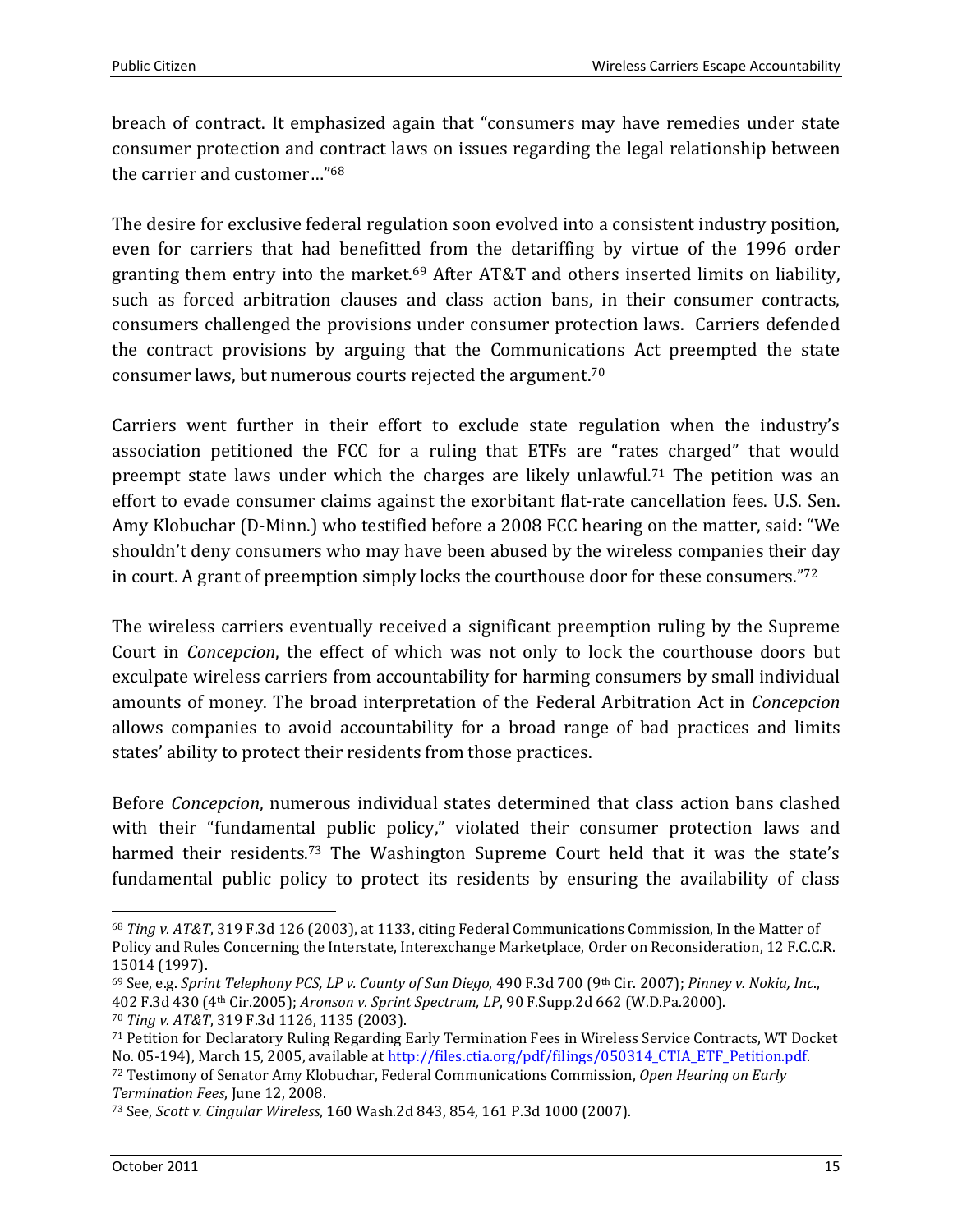actions so that they can pursue claims for small-dollar damage amounts under the Washington State Consumer Protection Act.<sup>74</sup> States are interested in protecting their residents from one-sided, overly harsh clauses when they are in a weak bargaining position.

A court applying California law ruled that an arbitration agreement in a consumer contract of adhesion is "unconscionable" where the agreement permits neither class actions nor class arbitration.75 Another court interpreting New Jersey laws said that arbitration provisions in contracts of adhesion that prohibit class actions for low-value claims were unconscionable in that state.76 Indeed, at the time the Supreme Court was considering *Concepcion*, courts applying the laws of 20 states had held unanimously that class action bans may be found unenforceable due to the negative impact on state residents. *Concepcion* reverses these decisions.

Although it may be too early to determine, *Concepcion* has the effect of eliminating most oversight of the wireless industry aside from limited efforts by state attorneys general. It is a well-established principle that private litigation, including class litigation works "in tandem with (state and federal) regulatory action to protect consumers."77 State officials have warned that their resources are limited and are spread across competing duties, making private enforcement critical for consumer protection.78 In an amicus brief in support of the consumers in *Concepcion,* a group of state attorneys general wrote: "The efforts of 'private attorneys general' are especially valuable in this era of state budget cuts and limited resources, and (the) attempt to do away with consumer class actions is a further affront to the States' interests."<sup>79</sup>

States have fielded their share of complaints from residents about questionable telecommunications practices. In 2010, the Oregon Department of Justice said that telecommunications (including satellite TV, cellular, Internet services, and bundled services) was the number one consumer complaint.<sup>80</sup> In Washington state, the telecommunications industry has topped the list of complaints from consumers for over a

 $\overline{a}$ 

<sup>74</sup> *Scott*, 160 Wash.2d 843, 854, 161 P.3d 1000.

<sup>75</sup> *Stoican v. Cellco Partnership*, (W. Dist. Washington, Case No. 10-10177RAJ, filed 9/20/2011) citing *Discover Bank v. Superior Court*, 113 P.3d 1100 (Cal. 2005).

<sup>76</sup> *Muhammad v. County Bank of Rehoboth Beach, Delaware*, 189 N.J. 1, 912 A.2d 88 (2006).

<sup>77</sup> *AT&T Mobility LLC v. Concepcion*, No. 09-893, in the U.S. Supreme Court, On Writ of Certiorari to the U.S. Court of Appeals for the Ninth Circuit, Amicus Curiae Brief for the States of Illinois, Maryland, Minnesota, Montana, New Mexico, Tennessee,and Vermont and the District Of Columbia as Amici Curiae in Support of Respondents, October 2010.

<sup>78</sup> Amicus Curiae Brief in Support of Respondents, at 35.

<sup>79</sup> Amicus Curiae Brief in Support of Respondents, at 6.

<sup>80</sup> Oregon Department of Justice, *Top 10 Consumer Complaints 2010*, available at http://www.doj.state.or.us/finfraud/pdf/2010\_top\_ten.pdf.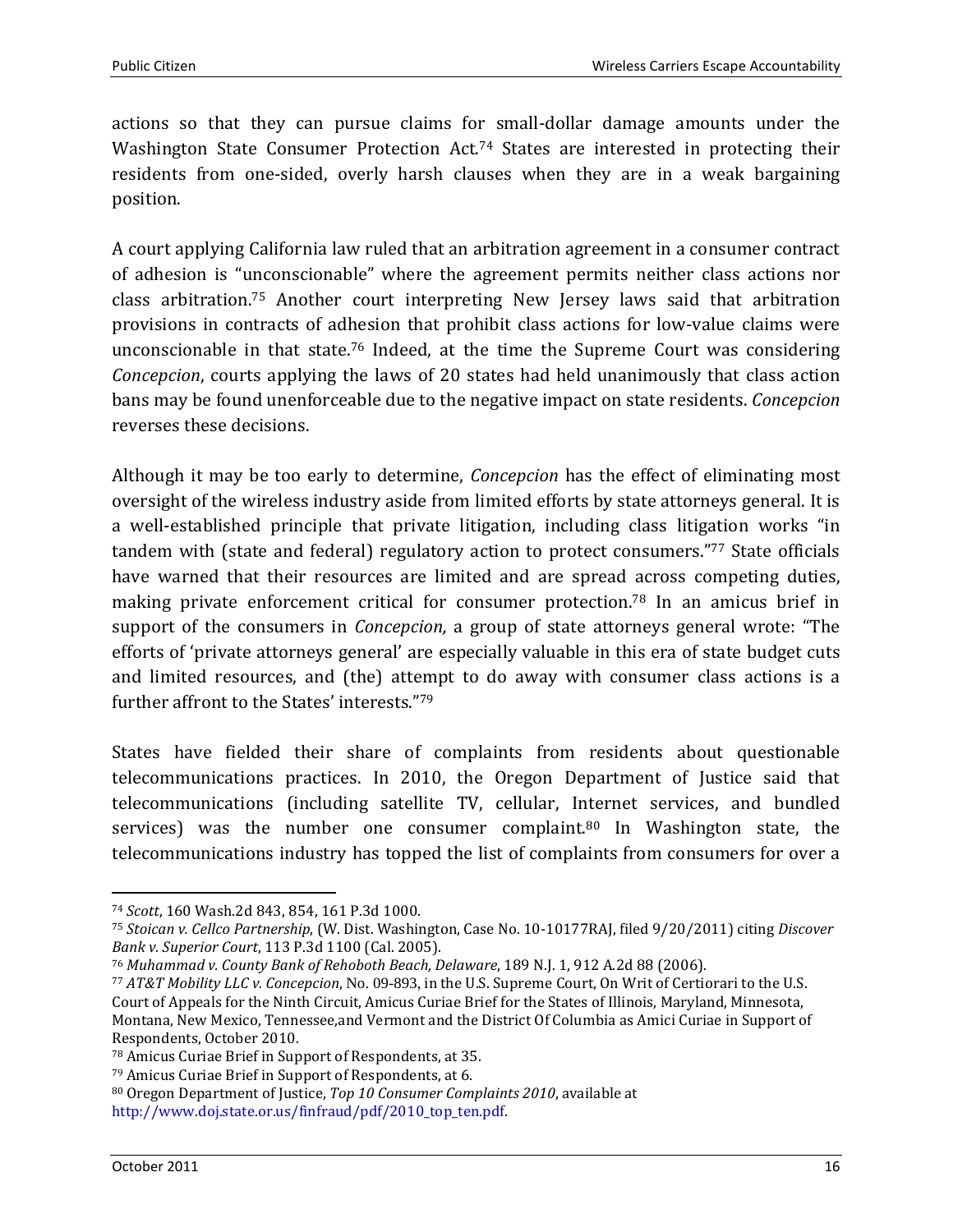decade.81 While states have initiated some enforcement actions to curb harmful wireless practices, consumer reports received from the National Association of Attorneys General do not indicate robust wireless service oversight.

One notable enforcement action was led by Florida's attorney general, Bill McCollum. Between 2008 and 2010, McCollum settled with four wireless providers, AT&T Mobility, Verizon Wireless, T-Mobile and Sprint, to end unauthorized billing for third-party charges on consumers' cell phone bills. According to McCollum's office the effort "resulted in millions of dollars of restitution for consumers."<sup>82</sup>

State enforcement may be further hampered because state authority to regulate wireless service under federal law is unclear to stakeholders, according to a 2009 government report. States may regulate "terms and conditions" of wireless phone service but not rates and entry. The lines between these concepts are often unclear, which has led to delays in deciding some legal matters, including determining whether early termination fees are rates or "terms and conditions."83 As a result, most state utility commissions do not regulate wireless phone service.<sup>84</sup>

#### **3. In Congress, pro-consumer bills are introduced but there is too little action.**

When state officials are reluctant to regulate the industry and consumer legal remedies are limited, Congress becomes an important source of oversight. Congress has not passed any major telecommunications legislation since the 1996 Telecommunications Act. But members have introduced bills in response to industry abuses showing that they are aware of the problems and concerned about protecting consumers from certain deceptive and unfair practices.

• In April 2011, U.S. Sen. Tom Udall (D-N.M.) introduced the Cell Phone Bill Shock Act, S. 732. This bill responds to surprise charges that appear on consumers' bills. It would direct the FCC to write rules requiring wireless providers to notify subscribers when they have used 80 percent of their monthly limit of voice minutes, text messages or data, and obtain consent from subscribers before charging for service in excess of the limits. Udall's bill is similar to a provision in the Dodd-Frank Wall Street Reform and Consumer Protection Act that requires banks to obtain

82 McCollum Reaches Settlement With Sprint Over "Free" Ringtones, October 8, 2010, available at http://www.myfloridalegal.com/newsrel.nsf/newsreleases/38BAFFA1F77CA7E3852577B6005019A6. <sup>83</sup> GAO 2009 report, at 34.

<sup>&</sup>lt;u>.</u> 81 Angela Galloway, *Consumer complaints to A.G.'s office soar, 25,000 is highest amount since 2002*, Seattle Post-Intelligencer, March 3, 2009 available at http://www.seattlepi.com/local/article/Consumer-complaints-to-A-G-s-office-soar-1301529.php.

<sup>84</sup> GAO 2009 report, at 26.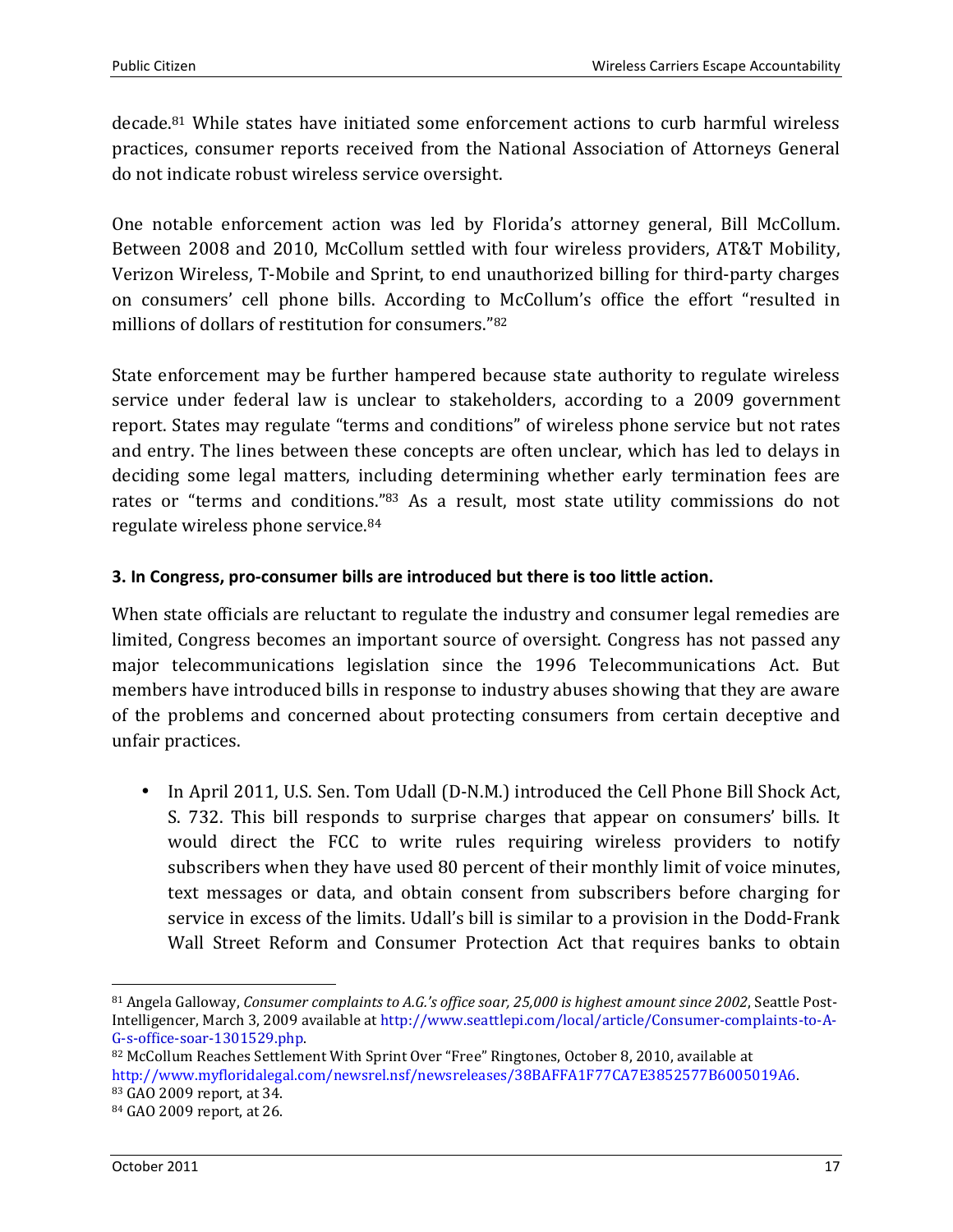permission from account holders before allowing transactions that would incur overdraft fees.<sup>85</sup>

- In response to consumer outrage at the industry's early termination fee policies and, in particular, Verizon's decision to double its fee, U.S. Sens. Mark Begich (D-Ark.), Amy Klobuchar (D-Minn.), Jim Webb (D-Va.) and former Sen. Russell Feingold of Wisconsin introduced the Cell Phone Early Termination Fee, Transparency and Fairness Act of 2009 (S. 2825). The bill would have directed the FCC to regulate early termination fees, linking them to provider costs and requiring that they be prorated over the course of a customer's contract. The bill also preserved related state and local laws. The bill was not scheduled for a vote in committee.
- In 2007, Klobuchar introduced the Cell Phone Consumer Empowerment Act (S. 2033). She described the legislation as a "bill of rights" for cell phone consumers.<sup>86</sup> The bill would have required that a wireless provider plainly disclose information regarding terms, charges, minutes, taxes and surcharges before a consumer enters into a contract, and in advertisements. It would have required wireless service bills to be clearly organized, use plain language, list taxes and fees separately from taxes and fees, and itemize roaming charges. It would have required the FCC to monitor the quality of U.S. wireless service by requiring semiannual reports from providers. It would have required that early termination fees be prorated over the term of a contract and would have regulated service contract extensions, cancellation penalties, and changes in rates, terms, or conditions. Finally, it would have allowed service members to terminate their wireless contracts in specific circumstances. This bill was not considered or voted on in committee.

While the bills have not progressed in the Congress, members have taken other steps to monitor the industry's practices. In May 2011, U.S. Sens. Herb Kohl (D-Wis.) and Klobuchar forwarded a letter of inquiry to AT&T's CEO to address allegations that AT&T has been overcharging its smart phone customers for data usage. In the letter, the senators mentioned a lawsuit alleging systematic overcharging of AT&T customers, indicating that the lawsuit was the senators' source of information regarding AT&T's behavior.87 With wireless providers' increasingly able to block lawsuits by consumers, public officials like these senators will be less likely to learn about and seek solutions to industry abuses.

 $\overline{a}$ 85 Congressional Record, Statements On Introduced Bills And Joint Resolutions -- (Senate - April 05, 2011), Page: S2138.

<sup>86</sup> Testimony of Senator Amy Klobuchar before the Federal Communications Commission. Open hearing on Early Termination Fees, June 12, 2008.

<sup>87</sup> Senators Kohl, Klobuchar Press AT&T for More Clear and Accurate Billing Practices (with attached letter to AT&T), 2011 WLNR 10354636, May 24, 2011.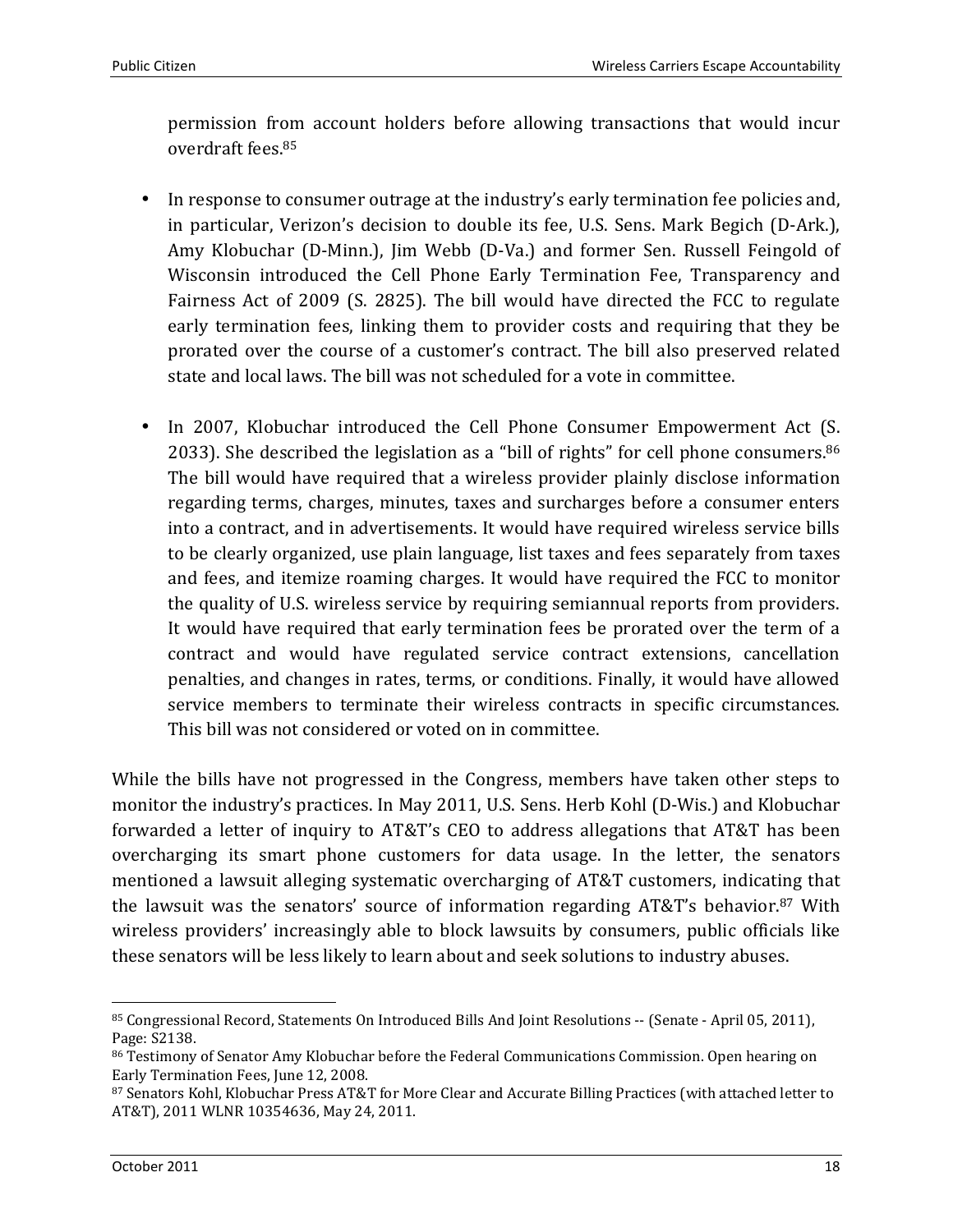Members of Congress also face an added challenge as subjects of intense lobbying from the telecommunications industry. In 2010, as Congress prepared for hearings on major telecommunications issues, telecom firms hired 276 former government officials to lobby Congress and the executive branch.88 The companies hired former members of Congress and staffers who served on the House and Senate committees with jurisdiction over telecom issues.89 In the first quarter of 2011, Verizon Communications spent \$9 million lobbying Congress and the federal agencies. AT&T Inc. spent \$11.6 million to lobby, and the Cellular Telecom & Internet Association reported \$4.9 million in lobbying expenditures.<sup>90</sup>

#### **4. FCC may not be doing enough.**

In 1996, when the FCC ordered "detariffing" and deregulation of the industry under the Telecommunications Act, the agency pledged to use its complaint process to protect consumers against carriers' attempt to take unfair advantage.91 However, the complaint process has been criticized for ineffectiveness. In a 2009 analysis that reviewed the FCC's oversight of wireless phone service, the Government Accountability Office reported that the FCC failed to adequately analyze complaints about the wireless industry, rendering it incapable of identifying "emerging trends in consumer problems."92 Consequently, the FCC was unable to determine whether carriers were failing to comply with existing rules or whether additional rules were needed to protect consumers.

An additional key finding from the GAO report was that the FCC's focus on promoting competition has caused it to deviate from its oversight of wireless phone service.<sup>93</sup> As a result, the FCC's enforcement of current rules was lacking.<sup>94</sup>

Moreover, the GAO concluded that the FCC lacked authority to address many consumer concerns such as service terms; it also observed that when the FCC had authority and acted on it, the agency used a "light touch," presumably as part of its effort to "foster

<sup>91</sup> Federal Communications Commission, *In the Matter of Policy and Rules Concerning the Interstate, Interexchange Marketplace*, CC Docket No. 96-61, Implementation of Section 254(g) of the Communications Act of 1934, as amended, 11 F.C.C.R. 20730, at 20733 (1996).

<sup>&</sup>lt;u>.</u> <sup>88</sup> Paul Blumenthal. *Former government officials hired to lobby as Congress looks to rewrite telecom law* Sunlight Foundation Blog, June 20, 2010, available at

http://sunlightfoundation.com/blog/2010/06/20/former-government-officials-hired-to-lobby-as-congresslooks-to-rewrite-telecom-law/.

<sup>89</sup> Id.

<sup>90</sup> According to data compiled by opensecrets.org.

<sup>92</sup> GAO. Telecommunications: *FCC Needs to Improve Oversight of Wireless Phone Service*, November 2009, at 1. <sup>93</sup> GAO. Telecommunications: *FCC Needs to Improve Oversight of Wireless Phone Service*, November 2009, at 15.

<sup>94</sup> GAO 2009 report, at 15.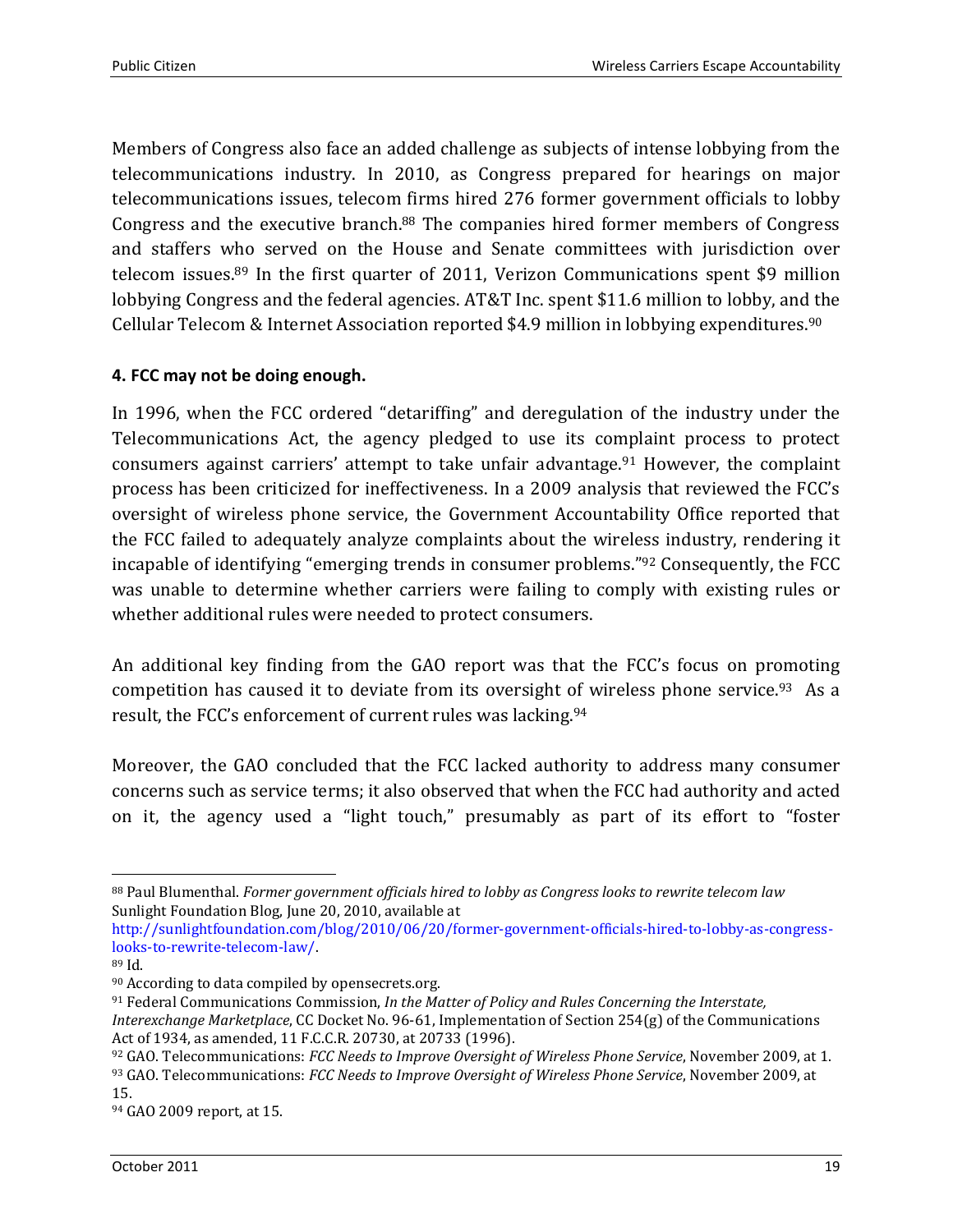competition,"95 consistent with the agency's detariffing order where it adopted a "procompetitive, deregulatory" policy.<sup>96</sup>

The "light touch" may be working against consumers and competition in the marketplace because certain abusive contract terms, such as forced arbitration clauses and class action bans, are applied by virtually all carriers in the industry, leaving consumers with little choice in selecting wireless service carriers. Indeed, a 2009 survey found that 9 out of the top 10 cell phone carriers employed forced arbitration clauses in their wireless contracts and eight of them inserted prohibitions on class actions within those clauses.<sup>97</sup>

Since the 2009 GAO report, the FCC has taken a few steps to improve consumer protection in the wireless industry. For example, in November 2010 it issued a proposed rule to address bill shock, or unexpected charges on consumers' bills.<sup>98</sup> The rule would require wireless providers to provide usage alerts to subscribers when they are approaching their allotted limits of voice, text or data usage or are incurring international or roaming charges. It would include disclosure requirements for wireless providers to inform users of tools to set usage limits or monitor balances.<sup>99</sup>

"People should be told they're risking extra fees *before* they incur them," said FCC Chairman Julius Genachowski in a statement about the rules. He shared the example of a business executive who had incurred \$2,000 in data charges from a trip overseas, despite buying an "international plan." Consumer advocates endorsed the proposed rule, but preferred that it require a specific trigger point for notifying consumers of the approaching allotted limits in their data plans, as well as a standard procedure for customers to consent to the charges.<sup>100</sup>

The FCC also has been slow to respond adequately to consumer concerns through rulemaking. For over a decade, cramming has been a known problem to the FCC. In the late 1990s, the FCC sided with the telecommunications industry and opted for a voluntary

http://www.citizen.org/documents/UnfairAndEverywhere.pdf.

<sup>98</sup> Federal Communications Commission. Proposed Rule – *Empowering Consumers to Avoid Bill Shock; Consumer Information and Disclosure*, 75 Fed. Reg. 72773, November 26, 2010. 99 FCC Proposed Rule, 75 Fed. Reg. 72773.

<u>.</u>

<sup>95</sup> GAO 2009 report, at 20-23.

<sup>96</sup> Federal Communications Commission, *In the Matter of Policy and Rules Concerning the Interstate, Interexchange Marketplace, Second Report and Order*, CC Docket No. 96-61, Implementation of Section 254(g) of the Communications Act of 1934, as amended, 11 F.C.C.R. 20730, at 20733 (1996), at 20733. <sup>97</sup> Public Citizen. Forced Arbitration: Unfair and Everywhere, September 14, 2009, available at

<sup>100</sup> Comments of the National Association of State Utility Consumer Advocates, Before the Federal Communications Commission, In the Matter of Empowering Consumers to Avoid Bill Shock; Consumer Information and Disclosure, CG Docket No. 10-207 CG Docket No. 09-158, January 10, 2011, available at http://www.nasuca.org/archive/Bill%20shock%20comments%201-10-11.pdf.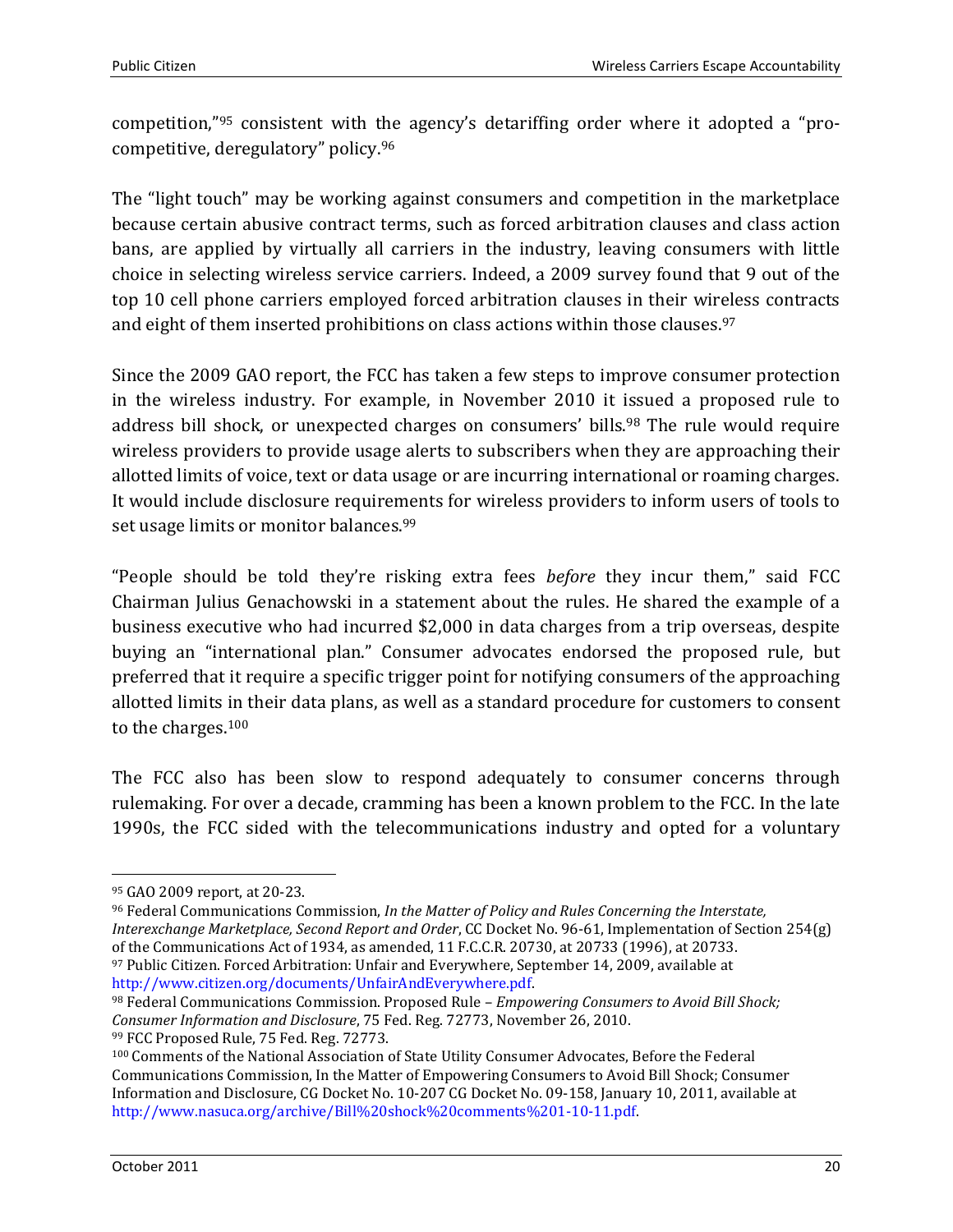approach to address the issue.101 Phone bill cramming has persisted, scamming consumers out of billions of dollars. Finally acknowledging that the first strategy failed, the FCC proposed a rule to curb the practice in July 2011.<sup>102</sup>

#### **5. With reduced competition, there is less choice for consumers and less accountability for carriers.**

In the past eight years, the telecom industry has undergone four major mergers, AT&T/BellSouth, AT&T Wireless/Cingular, Sprint/Nextel and Verizon/Alltel.103 The latest merger bid is AT&T's attempt to purchase T-Mobile USA, which faces significant opposition from many corners of the public, mainly because the deal would represent a significant consolidation of players in the wireless market. Critics assert that an AT&T purchase of T-Mobile will turn the industry into a duopoly with nearly 80 percent of the market dominated by two wireless carriers, AT&T and Verizon Wireless.<sup>104</sup>

Consequently, a forceful opposition has developed during AT&T's merger negotiations. The U.S. Department of Justice, joined by seven states, sued AT&T, arguing that the merger would violate antitrust laws.105 Competitor Sprint filed suit against the merger as well.

With the help of a law firm, approximately 1,000 consumers have filed individual arbitration proceedings against AT&T, also in an effort to stop the merger. Individual arbitration is the private system required in AT&T's wireless contracts along with its prohibition of class actions and civil jury trials. AT&T has sued (in court) several consumers who had initiated the arbitration actions against it.106 Among other points, AT&T claimed that the merger issues were too complex for arbitration. Yet, the company, by inserting arbitration clauses and class action bans in its contracts, asserts that individual arbitration is suitable for consumers to vindicate their own rights in the event of a dispute.

http://www.networkworld.com/news/2007/052107-largest-carrier-merger-acquisitions.html.

<sup>106</sup> *AT&T Mobility v. Gonnello et al*, Complaint (S.D.N.Y Aug. 12, 2011), available at

<u>.</u>

<sup>101</sup> U.S. Senate Committee on Commerce, Science, and Transportation, Office of Oversight and Investigations, Majority Staff. *Unauthorized Charges On Telephone Bills*, Staff Report For Chairman Rockefeller, July 12, 2011, at 3.

<sup>102</sup> FCC Proposed Rule. *Empowering Consumers To Prevent and Detect Billing for Unauthorized Charges (''Cramming''); Consumer Information and Disclosure; Truth-in- Billing and Billing Format*, 76 Fed. Reg. 52625, Aug. 23, 2011.

<sup>103</sup> Brad Reed. *AT&T-T-Mobile merger widely panned; Consumer groups, rivals and regulators all find something to hate in proposed deal*, Network World, 2011 WLNR 6003336, March 25, 2011. See, also, Jim Duffy. *The 10 largest U.S. telecom carrier mergers/acquisitions*, Network World, May 21, 2007, available at

<sup>104</sup> Brad Reed. *AT&T-T-Mobile merger widely panned; Consumer groups, rivals and regulators all find something to hate in proposed deal*, Network World, 2011 WLNR 6003336, March 25, 2011.

<sup>105</sup> Department of Justice Complaint, available at http://www.justice.gov/opa/pr/2011/August/11-at-

<sup>1118.</sup>html and http://www.justice.gov/opa/documents/Justice-ATT-TMobile-Complaint.pdf.

http://newsandinsight.thomsonreuters.com/uploadedFiles/New\_York/Legal\_Materials/Court\_Filings/2011/ 08\_-\_August/ATTComplaint.pdf.